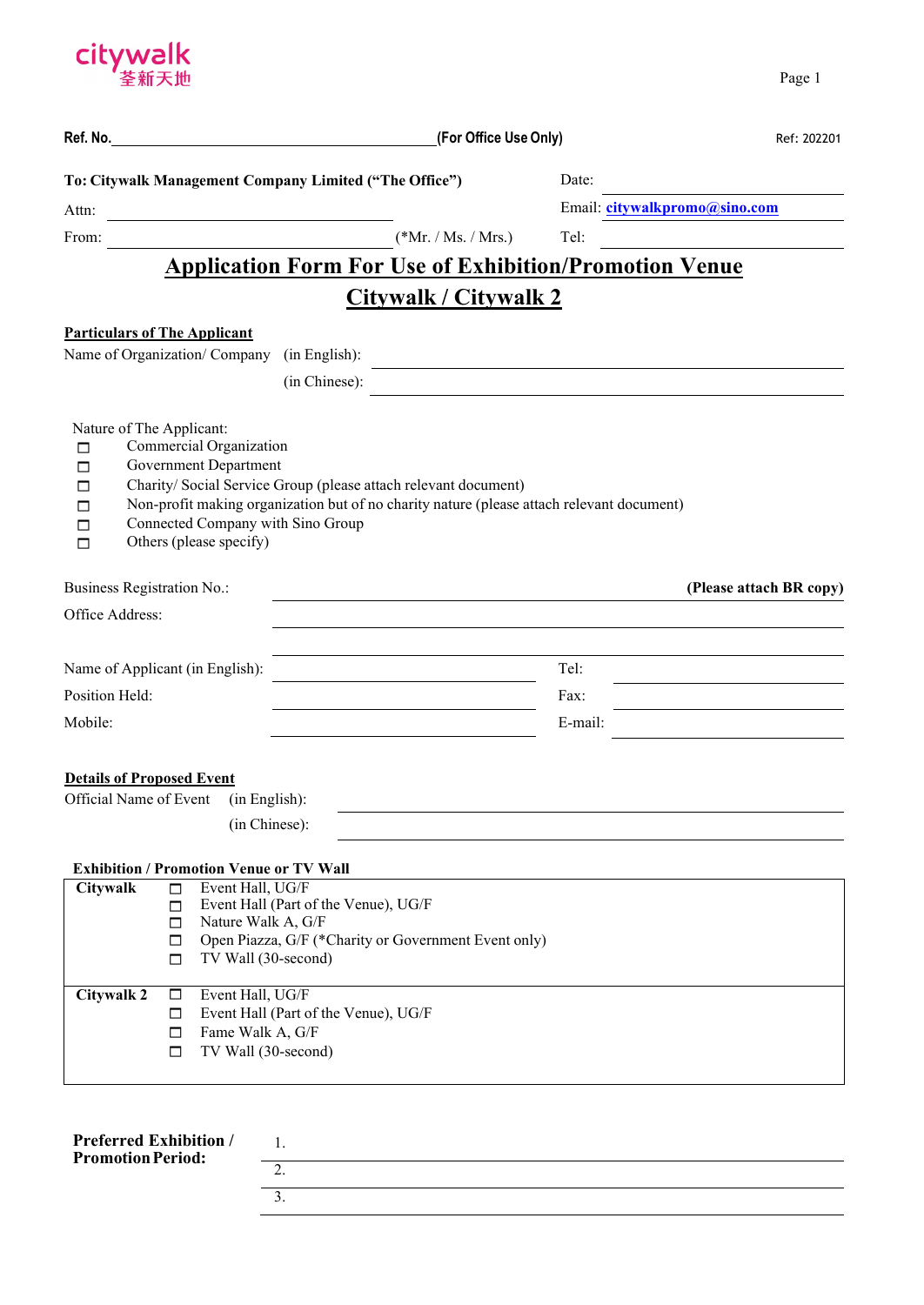

| Nature of Event:                                                                                                                                                                           | $\Box$ Sales Exhibition<br>□ Stage Performance: | $\Box$ Exhibition (Product Promotion, no sales involved)<br>П.                                                                                     |                           | Variety Show          | $\Box$ Carnival                 |          |                  |
|--------------------------------------------------------------------------------------------------------------------------------------------------------------------------------------------|-------------------------------------------------|----------------------------------------------------------------------------------------------------------------------------------------------------|---------------------------|-----------------------|---------------------------------|----------|------------------|
|                                                                                                                                                                                            |                                                 | (Please specify: Debate, seminar, fashion show, variety show etc.)<br>$\Box$ Charity activity (please specify):<br>$\Box$ Others (please specify): |                           |                       |                                 |          |                  |
|                                                                                                                                                                                            |                                                 |                                                                                                                                                    |                           |                       |                                 |          |                  |
| Products/Theme to be promoted or displayed:                                                                                                                                                |                                                 |                                                                                                                                                    |                           |                       |                                 |          |                  |
| Any special activities to be held in conjunction with the above said event:<br>$\Box$ Distribution of Samples $\Box$ Distribution of printing materials<br>$\Box$ Others (please specify): |                                                 |                                                                                                                                                    |                           |                       |                                 |          |                  |
| Number of personnel to be deployed to control the event:                                                                                                                                   |                                                 |                                                                                                                                                    |                           |                       |                                 |          |                  |
| Name of security company covering the event (if any):                                                                                                                                      |                                                 |                                                                                                                                                    |                           |                       |                                 |          |                  |
| Details of any pre-event publicity (e.g. press release, radio, TV, leaflet, banner, advertisement)                                                                                         |                                                 |                                                                                                                                                    |                           |                       |                                 |          |                  |
|                                                                                                                                                                                            |                                                 |                                                                                                                                                    |                           |                       |                                 |          |                  |
| <b>Particulars of PR/Advertising Agency (if any)</b>                                                                                                                                       |                                                 |                                                                                                                                                    |                           |                       |                                 |          |                  |
| Official Name of Agency                                                                                                                                                                    |                                                 | (in English):                                                                                                                                      |                           |                       |                                 |          |                  |
|                                                                                                                                                                                            |                                                 | (in Chinese):                                                                                                                                      |                           |                       |                                 |          |                  |
|                                                                                                                                                                                            |                                                 |                                                                                                                                                    |                           |                       |                                 |          |                  |
| Office Address:                                                                                                                                                                            |                                                 |                                                                                                                                                    |                           |                       |                                 |          |                  |
|                                                                                                                                                                                            |                                                 |                                                                                                                                                    |                           |                       |                                 |          |                  |
| Name of Applicant (in English):                                                                                                                                                            |                                                 |                                                                                                                                                    |                           |                       | Tel:                            |          |                  |
| Position Held:                                                                                                                                                                             |                                                 |                                                                                                                                                    |                           |                       | Fax:                            |          |                  |
| Mobile:                                                                                                                                                                                    |                                                 |                                                                                                                                                    |                           |                       | E-mail:                         |          |                  |
| <b>Facilities &amp; Equipment Required (Please tick or specify quantity required)</b>                                                                                                      |                                                 |                                                                                                                                                    |                           |                       |                                 |          |                  |
| Item                                                                                                                                                                                       |                                                 | Quantity                                                                                                                                           |                           | Item                  |                                 | Quantity |                  |
| $\Box$ Table with Red Skirting                                                                                                                                                             |                                                 |                                                                                                                                                    |                           |                       | $\Box$ 13 Amp (1 is included)   |          | (Extra quantity) |
| $\Box$ Folding Chair                                                                                                                                                                       |                                                 |                                                                                                                                                    |                           | $\Box$ 30 Amp 3 phase |                                 |          | hours / day      |
| $\Box$ Stage Platform                                                                                                                                                                      |                                                 |                                                                                                                                                    |                           | $\Box$ 60 Amp 3 phase |                                 |          | hours $/$ day    |
| $\Box$ Folding Tent (3m x 3m)                                                                                                                                                              |                                                 |                                                                                                                                                    | $(N/A)$ in<br>Citywalk 2) |                       | $\Box$ Spot Light at Event Hall |          |                  |
| $\Box$ Connecting Tent (2m x 2m)                                                                                                                                                           |                                                 |                                                                                                                                                    |                           |                       | $\Box$ Overnight Illumination   |          |                  |

Page 2

 $\Box$  I agree to the Terms and Conditions for use of exhibition / promotion venues

☐ I agree to the Personal Information Collection Statement (PICS) (Please refer to Appendix VII)

#### *Note:*

*1. The Office has absolute discretion to accept or refuse any application.*

- *2. The Applicant shall promote the specified business in the specified format as approved by The Office. If in the opinion of The Office, The Applicant fails to comply with the requirement in the aforesaid sentence, The Office may terminate the permission without notice and no license fee or equipment charge shall berefunded.*
- 3. The use of exhibition/ promotion venue is subject to the attached "TERMS AND CONDITIONS FOR USE OF *EXHIBITION/PROMOTION VENUES". The Applicantshould read the said terms and conditionsthoroughly and carefully. Please call us at 3926-5708 for details if you have any queries concerning them. The Office reserves the right to alter or* cancel any approved applications should The Applicant fail to comply with any of the terms and conditions.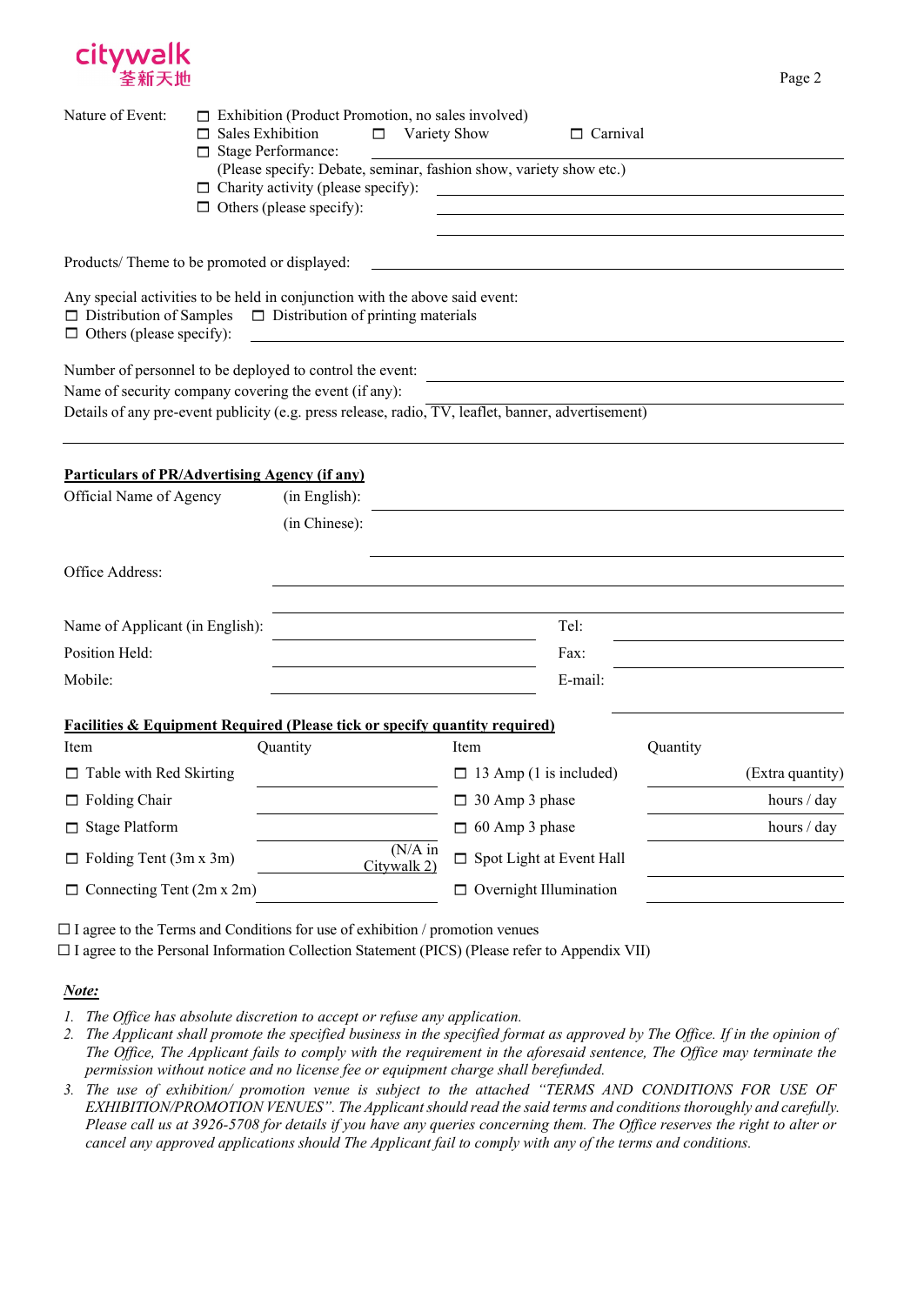

The Applicant confirms that the information herein is true and correct and agrees to be bounded by and undertakes to comply with the attached **"TERMS AND CONDITIONS FOR USE OF EXHIBITION/PROMOTION VENUES"**.

The Applicant understands and agrees to make the following payment in the total sum of HK\$ for use of the venue. Cheque for the said payment should be payable to **Citywalk Management Company Limited** and/or **Citywalk 2 Management Company Limited**and deliver to The Office at least 14 days before the event commencement date.

| ∟icense Fee |      |  |
|-------------|------|--|
|             | ---- |  |

ii) Equipment Charge HK\$

For and on behalf of

Authorized signature of The Applicant with Company Chop

Date

This form should be sent or emailed to the following office **at least one month** prior to the proposed event commencement date.

Address: Citywalk Management Company Limited Tel: Leasing Marketing & Promotions Department, Shop 127e, 1/F, Citywalk, 1 Yeung Uk Road, Tsuen Wan, N.T. 3926-5708 Email: [citywalkpromo@sino.com](mailto:citywalkpromo@sino.com)

| <b>Management Approval (For Office Use Only)</b> |                                                    |                                               |  |  |  |
|--------------------------------------------------|----------------------------------------------------|-----------------------------------------------|--|--|--|
| License Fee:                                     | HK\$                                               |                                               |  |  |  |
| <b>Equipment Charge:</b>                         | <b>HK\$</b>                                        |                                               |  |  |  |
| <b>Total Amount:</b>                             | HK\$                                               |                                               |  |  |  |
| Confirmed &<br>Accepted by:                      |                                                    |                                               |  |  |  |
|                                                  | Senior Manager<br>(Leasing Marketing & Promotions) | <b>Assistant General Manager</b><br>(Leasing) |  |  |  |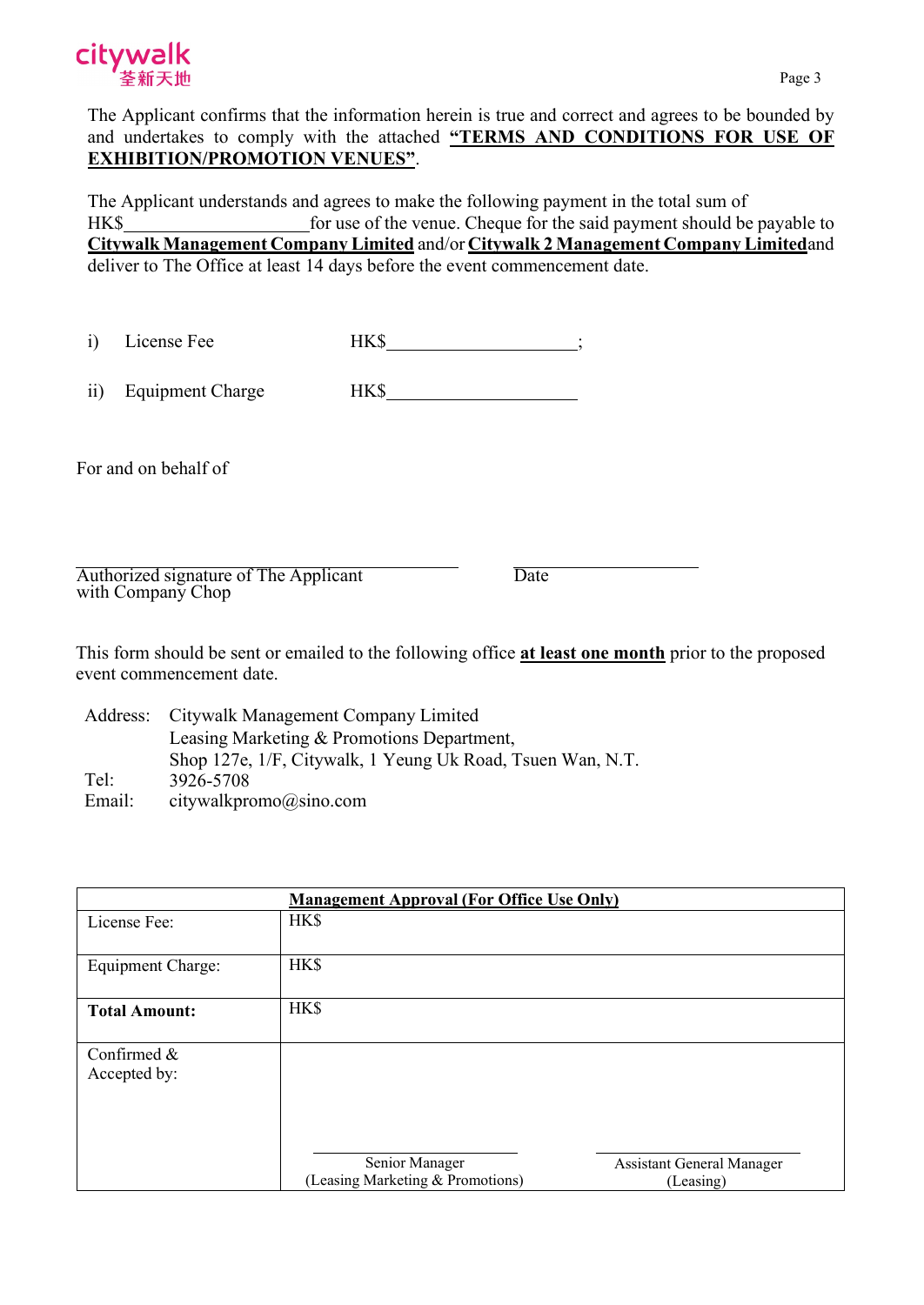

## CITYWALK MANAGEMENT COMPANY LIMITED CITYWALK 2 MANAGEMENT COMPANY LIMITED

## **TERMS AND CONDITIONS FOR USE OF EXHIBITION/PROMOTION VENUES**

## **1. Application**

- 1.1 Applicant should submit the "Application Form for Use of Exhibition/Promotion Venue" by filling in all the required information with event proposal, proposed event rundown and tentative venue set up layout to Citywalk Management Company Limited and Citywalk 2 Management Company Limited (hereinafter refer as "The Office") **at least 30 days** before the event commencement date for further processing by The Office.
- 1.2 Applicant shall make its own arrangements for the necessary decoration. Finalized layout plan including measurement details, fixtures design or photo with dimension, event backdrop layout, and visual layouts of all display materials and promotion materials should be submitted to The Office for approval **at least 14 days** before the event commencement date. Otherwise, The Office reserves the right to cancel the captioned application and forfeit all fees and charges paid in advance.
- 1.3 In case of a stage event, performance or ceremony, a detail programme rundown and guest list of the event should be submitted to The Office for approval **at least 14 days** before the event commencement date.
- 1.4 "Event Information Form" and details of involvement of other parties should be submitted to The Office by written **at least 14 days** before the event commencement date.
- 1.5 The Office reserves the right to decline any application without any reason.

## **2. Booking Confirmation & Payment**

- 2.1 Unless and until both parties have countersigned the written License Agreement (hereafter refer as "The Agreement") issued by The Office, there is no commitment for The Office to grant to The Applicant the right to use the venue subject to the terms herein contained.
- 2.2 The Agreement must be signed and returned to our management **at least 14 days** before the event commencement date.
- 2.3 Full payment of fees/charges has to be settled **at least 14 days** before the event commencement date. Any delay in payment of the said fees/charges will result in cancellation of the venue booking.
- 2.4 The Applicant shall not transfer, assign, share or part with the possession of the venue(s) and/or equipment(s) to any other party.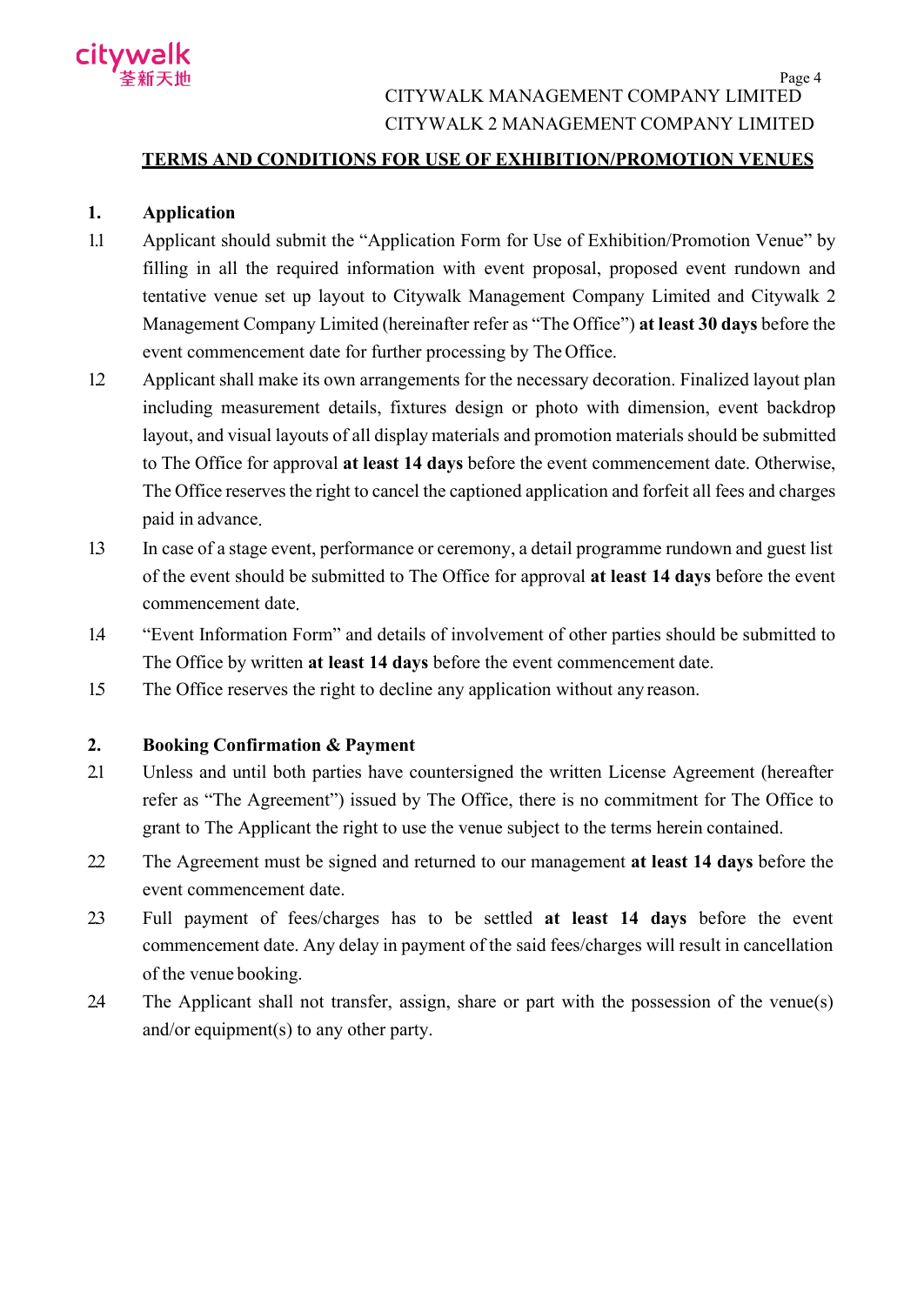

## **3. Event Cancellation**

- 3.1 In the event that The Applicant intends to cancel the booking, a prior written notice to The Office is required. The Applicant will be subject to a forfeiture of 50% of the license fee if the cancellation of booking is made within 7 to 14 days before the event commencement date; and 100% of license fee if the cancellation is made less than 7 days before the event commencement date. The Office reserves the right to revoke the permission for the use of venue should The Applicant fail to comply with any of the terms and conditions herein contained and reserves the right to claim for damages in consequence thereof.
- 3.2 The license charge shall be returned to The Applicant in full, but without interest, if this application is not accepted by The Office within 7 days.
- 3.3 Once the Application is accepted by The Office, if The Applicant fails to take possession of the venue on or before the event commencement date or if The Applicant fails to perform or comply with any of The Applicant's obligation contained herein, The Office shall be entitled at its absolute discretion forfeit the license charge paid in full and terminate the permission without affecting The Office's other rights and remedies which it is entitled hereunder or under any law..

## **4. Event Time**

4.1 Event time for general exhibition: 10:00am - 10:00pm

## **5. Venue Setting and Dismantling**

- 5.1 The Applicant shall cover the venue with dark red or carpet of any other colour as approved by The Office.
- 5.2 The Applicant shall enter the venue after 00:30am to 9:00am on the event commencement date; dismantle should start only after 10:00pm and move out with all their packed belongings by 11:59pm on the last day of the event unless with prior written consent of The Office. Separate written application should be made to The Office for any exception to the timeframe.
- 5.3 During move-in and move-out period, The Applicant shall arrange to cover the venue floor with protective materials.
- 5.4 The Applicant is required to sign an undertaking for protection of the venue from damage before moving in and shall be liable to any damage caused to the structure or other fittings and equipment in the venue.
- 5.5 The Applicant is required to inform on-site Property Officer prior to set-up or dismantling of the event setting.
- 5.6 Person-in-charge of The Applicant's contractor must collect working pass for all workers from the Property Management Office before moving in the venue.
- 5.7 The Applicant must apply the permission from The Office by returning the Appendix II if the venue setting and dismantling involve any jobs working at height. Otherwise, it is not allowed without the permission.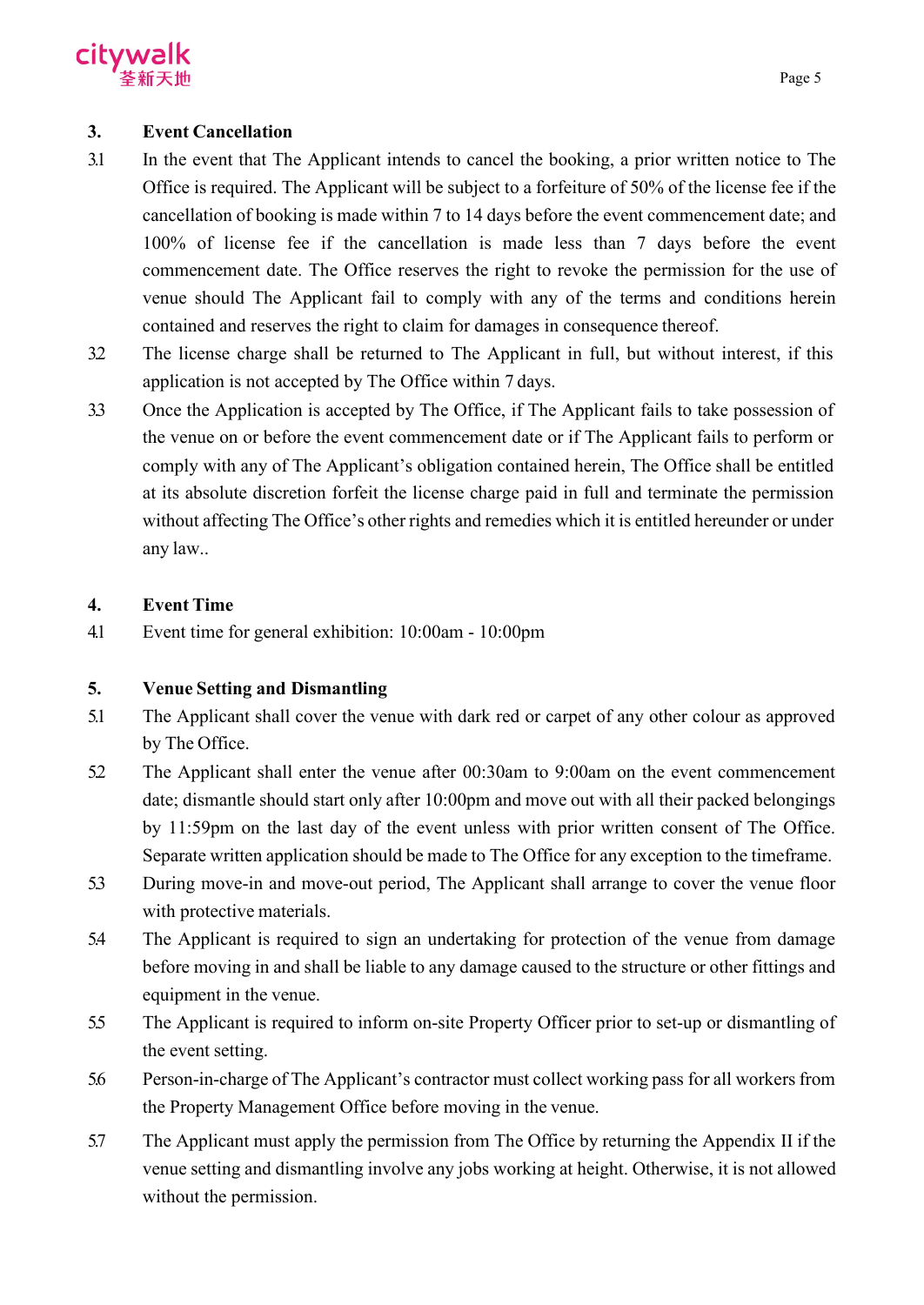

- 5.8 Cargo lifts but not passenger lifts or escalators shall be used for delivery of goods.
- 5.9 No trolley with iron wheels shall be used within the shopping mall.
- 5.10 No storage will be provided for The Applicant or his contractor(s).
- 5.11 The Applicant shall and shall procure its contractors, agents, employees to obey and comply with all instructions and directions in respect of the setup and/or dismantling reasonably given by The Office and its staff.

## **6. Operation**

- 6.1 The Applicant shall be responsible for maintaining order and crowd control throughout the event.
- 6.2 All activities must be confined to the venue. No goods, decorations or publicity materials shall be put outside the venue.
- 6.3 No hanging of banners, posters and other POPs on wall, barriers or window is allowed. All displayed materials should not cause any blockage to shop front of any tenants.
- 6.4 The Applicant shall not carry out any illegal or immoral activities at, in, on or upon the venue nor sell or promote any illegal products or products not specified in the approved application. The Office shall have the absolute right to remove from the venue any products, which are considered by The Office at its absolute discretion, unfit for the venue and which The Applicant has failed to remove upon demand by The Office. The Applicant shall indemnify The Office for all loss or damages arising from all and any activities or display of The Applicant.
- 6.5 The on-site staff hired by The Applicant should stay within the venue during the promotion/ exhibition unless prior approval has been sought from The Office.
- 6.6 The Applicant shall set audio-visual equipment at a volume level that will not create any noise nuisance or inconvenience to the public or nearby tenants. The Office has the right to demand and The Applicant shall upon such demand make adjustments on the sound volume to an acceptable level. The Applicant shall comply with the [Noise Control Guidelines for Music,](https://www.epd.gov.hk/epd/sites/default/files/epd/english/environmentinhk/noise/help_corner/files/a_entgui_e.pdf) [Singing and Instrument Performing Activities](https://www.epd.gov.hk/epd/sites/default/files/epd/english/environmentinhk/noise/help_corner/files/a_entgui_e.pdf) issued by Environmental Protection Department at all times.
- 6.7 The Applicant undertakes not to do anything whatsoever that may cause fire risk or other hazards or that may be of nuisance in Citywalk or Citywalk 2.
- 6.8 The Office has the right to demand and The Applicant shall upon such demand cause stoppage or cancellation of the event should, in the opinion of The Office, a safety hazard is posed or is likely to pose to the public.
- 6.9 The Applicant shall observe all rules and regulations from time to time prescribed by The Office for the proper management and maintenance of the Citywalk or Citywalk 2.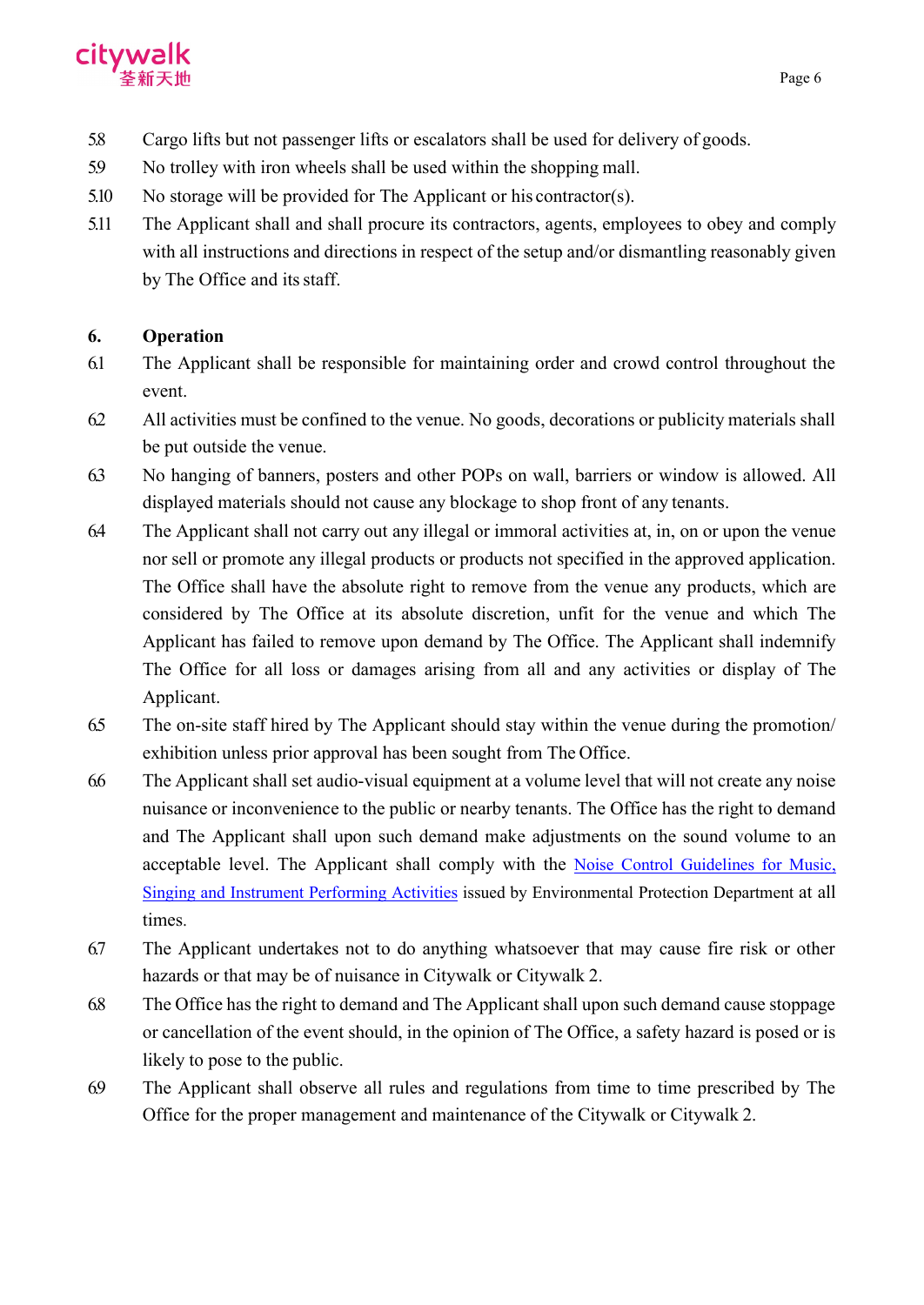

## **7. Safety of Merchandise & Decorations**

- 7.1 The Applicant must take all precautions to protect their goods & decorations displayed or placed at the venue from any loss or damage and The Office shall not be responsible for any loss or damage of The Applicant's properties irrespective of the cause thereof whether during the event, venue setting or dismantling period.
- 7.2 No goods or decorations are allowed to place under the fire shutters.
- 7.3 The Applicant is suggested to employ security guard(s) from companies as approved by The Office to look after their setting and goods during the night and The Office is not responsible for any security or safety of such setting and goods.

## **8. Power Supply & Telephone Line**

- 8.1 The Applicant shall employ a licensed electrician to connect electricity in the presence of representative of The Office.
- 8.2 The Applicant will be responsible for arranging telephone/ cashier line if needed by The Applicant.

## **9. Insurance & License**

- 9.1 The Applicant shall take out and maintain throughout the event and setup period at his own costs insurance for public liability and all risks on their properties including goods and decorations in respect of the event and the setup. The Applicant shall indemnify and keep The Office indemnified against all actions, proceedings, demands, costs, expenses and claims whatsoever by any third party causing by or arising from the act, omission, neglect or default of The Applicant, his contractors, employees, servants, agents, invitees, licensees, visitors or customers.
- 9.2 The Applicant shall obtain at his own costs all necessary approvals or licenses from the Government or other related authorities including CASH, IFPI or HKRIA etc. for all activities of the event.

## **10. Cleaning**

- 10.1 The Applicant shall keep the venue in good, clean and tidy condition and never leave any packing or wrapping materials e.g. carton boxes elsewhere during and after the event.
- 10.2 All goods and exhibit items should be covered with clean and tidy red cloth after event hours.
- 10.3 All carton boxes and miscellaneous items must be placed carefully and kept out of public view during the event
- 10.4 All rubbish or unwanted things should be disposed at the refuse collection point.
- 10.5 Upon expiry or revocation of the permission, The Applicant shall remove all his properties and belongings and surrender the venue in a clean tidy and proper condition to The Office's reasonable satisfaction. A cleaning charge of HK\$1,000 will be imposed on The Applicant should The Applicant leave the area with garbage or in a condition that, in the opinion of The Office, requires cleaning service.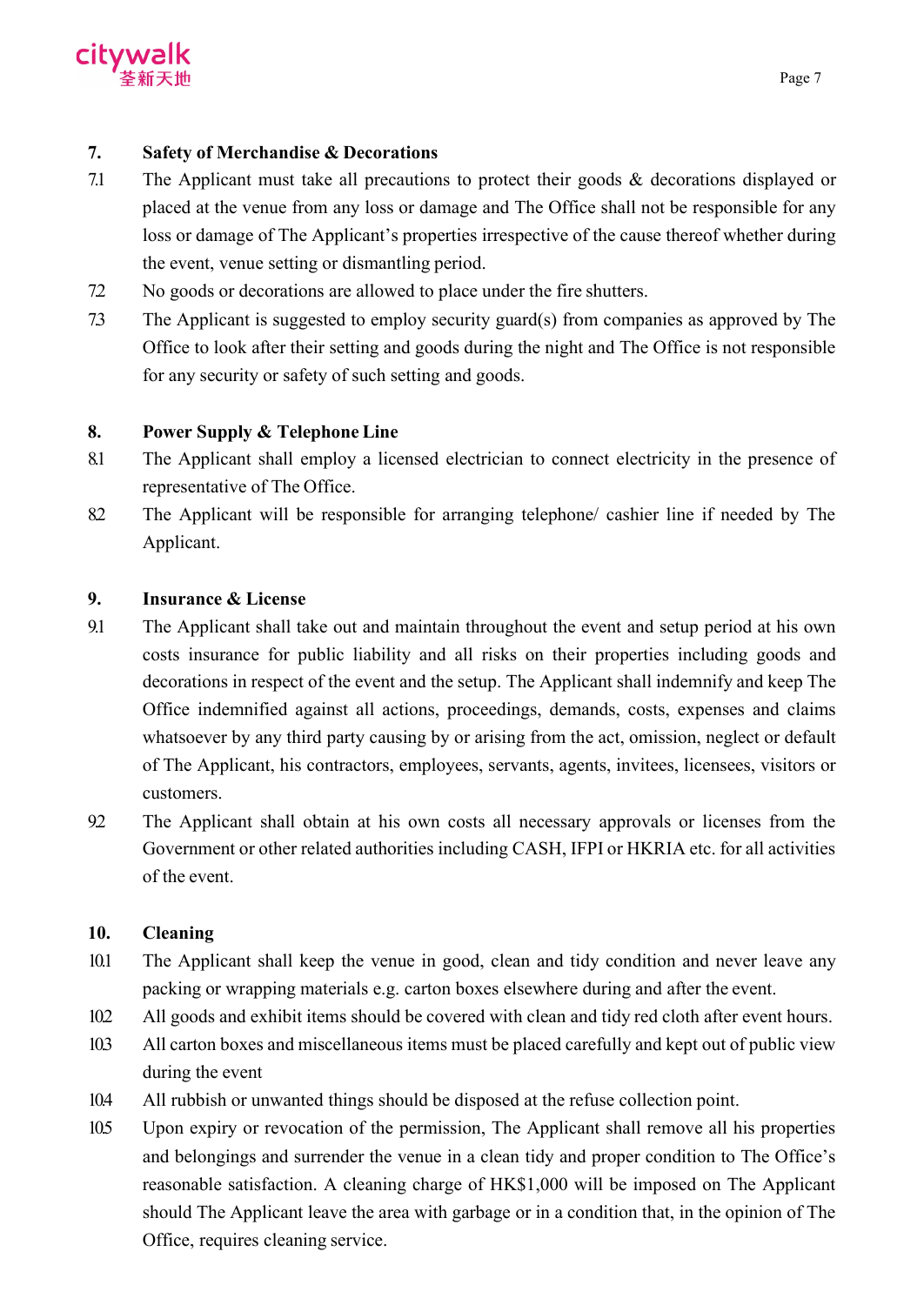

## **11. Arrangement for AdverseWeather**

- 11.1 Special arrangement will be made due to adverse weather. When the typhoon signal No.8 or above, or a black rainstorm is hoisted before 12 noon on the event day, so as to render unfit for continuation of the event, The Applicant may then apply to The Office for rescheduling the event subject to the final decision at its discretion of The Office.
- 11.2 If typhoon signal No.8 or above, or a black rainstorm is hoisted after 12 noon on the event day, The Applicant is not entitled to reschedule the event nor any compensation whatsoever as a result thereof.

## **12. Force Majeure**

12.1 If the event is cancelled due to force majeure, The Applicant shall have no claims for compensation whatsoever against The Office or for refund of the license fee or equipment charge or any part thereof.

## **13. Charity Organization**

13.1 Any Applicant who applies to use the venue for fund-raising or charity sales must submit the application with a valid license for such purpose from the related Government Department for prior checking.

**The Office reserves the right at its discretion to and The Applicant shall upon request by The Office stop any activity that infringes the terms and conditions as stated in the Application Form for Use of Exhibition/Promotion Venue, including the terms and conditions herein contained.**

**The Office has the right to alter, cancel, withdraw or revoke any approval/permission for the application without any cause by giving written notice to The Applicant. The Applicant shall not be entitled to any compensation whatsoever for any loss, damages, costs and expenses as a result of the alteration, cancellation, withdrawal or revocation. In case of cancellation, withdrawal or revocation or if the alteration is not acceptable to The Applicant, any license fee, equipment and other charges which have already been paid to The Office shall be returned to The Applicant after deducting all expenses which have been incurred by The Office on behalf of The Applicantin relation to the application or the event or any incidental matters, if any.**

Enquiry: Leasing Marketing & Promotions - Citywalk Tel: (852) 3926 5708 Email: [citywalkpromo@sino.com](mailto:citywalkpromo@sino.com)

Effective:  $1<sup>st</sup>$  Jan, 2022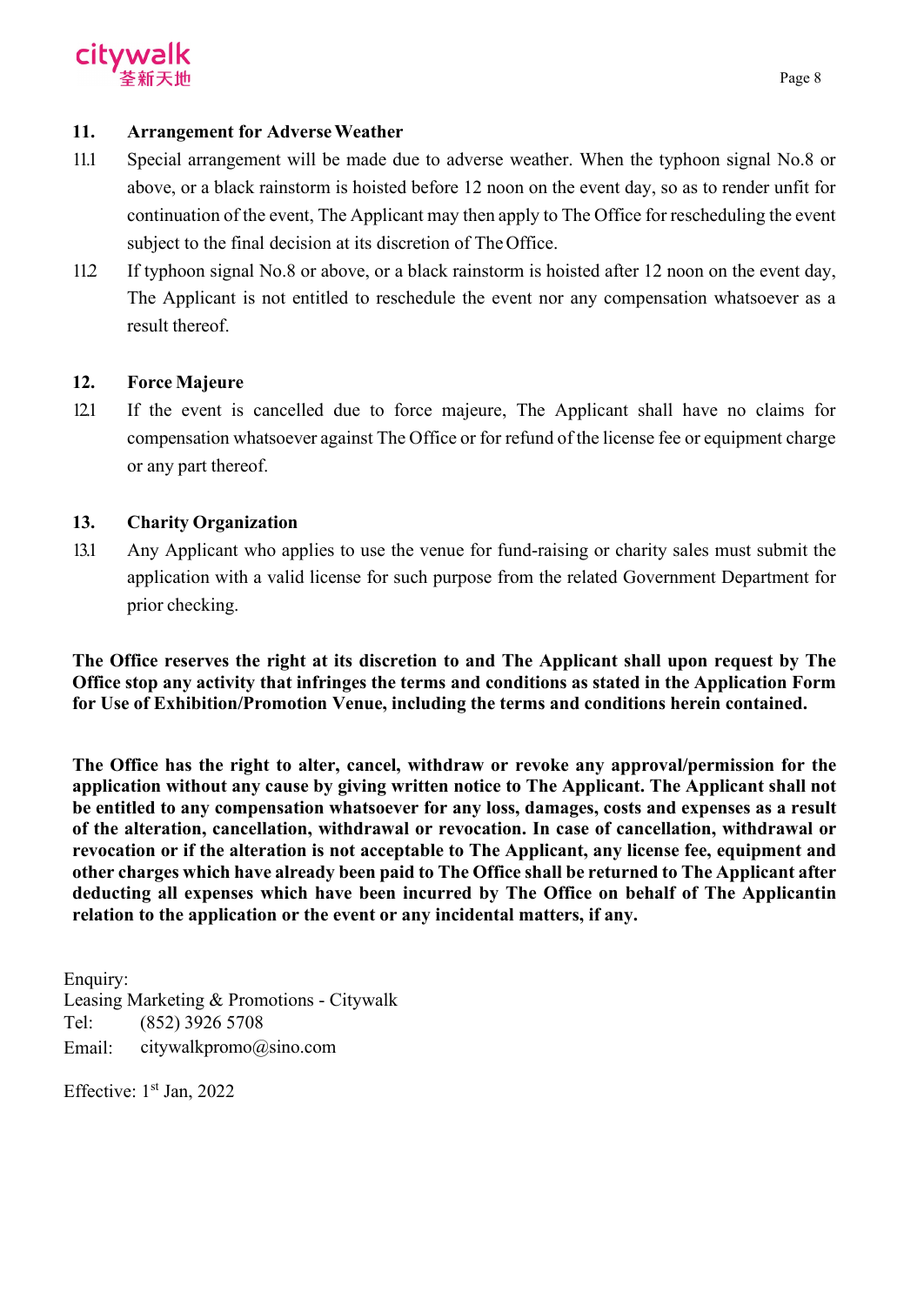

## **Appendix I**

| To: Citywalk Management Company Limited ("The Office") |                       | Date:                         |  |  |
|--------------------------------------------------------|-----------------------|-------------------------------|--|--|
|                                                        |                       | Email: citywalkpromo@sino.com |  |  |
| From:                                                  | $(*Mr. / Ms. / Mrs.)$ | Tel:                          |  |  |

## **Event Information Form**

For better co-ordination with your event, please email the completed form to Leasing Marketing and Promotions Department **14 days prior** to the first exhibition/ promotion day.

| <b>Event Title:</b>               |                          |                         |  |
|-----------------------------------|--------------------------|-------------------------|--|
| <b>Event Date:</b>                |                          |                         |  |
| <b>Event Time:</b>                |                          |                         |  |
| <b>Event Venue:</b>               |                          |                         |  |
| Move-in Time:                     |                          |                         |  |
| Move-out Time:                    |                          |                         |  |
| Company Name:                     |                          |                         |  |
| <b>Contact Person:</b>            |                          | Title:                  |  |
| Tel:                              | (during office<br>hours) | (after office<br>hours) |  |
| Fax:                              |                          |                         |  |
| Email address:                    |                          |                         |  |
| Signature:<br>(with company chop) |                          |                         |  |

## **\* The following documents are attached for further review and approval**

- $\Box$  Confirmation of all third parties involvement
- $\Box$  Finalized layout plan with measurement details
- $\Box$  Fixture design or photo with dimensions
- Event backdrop layout
- $\Box$  Visual layouts of all display materials and promotion materials
- □ Confirmed guest list and program rundown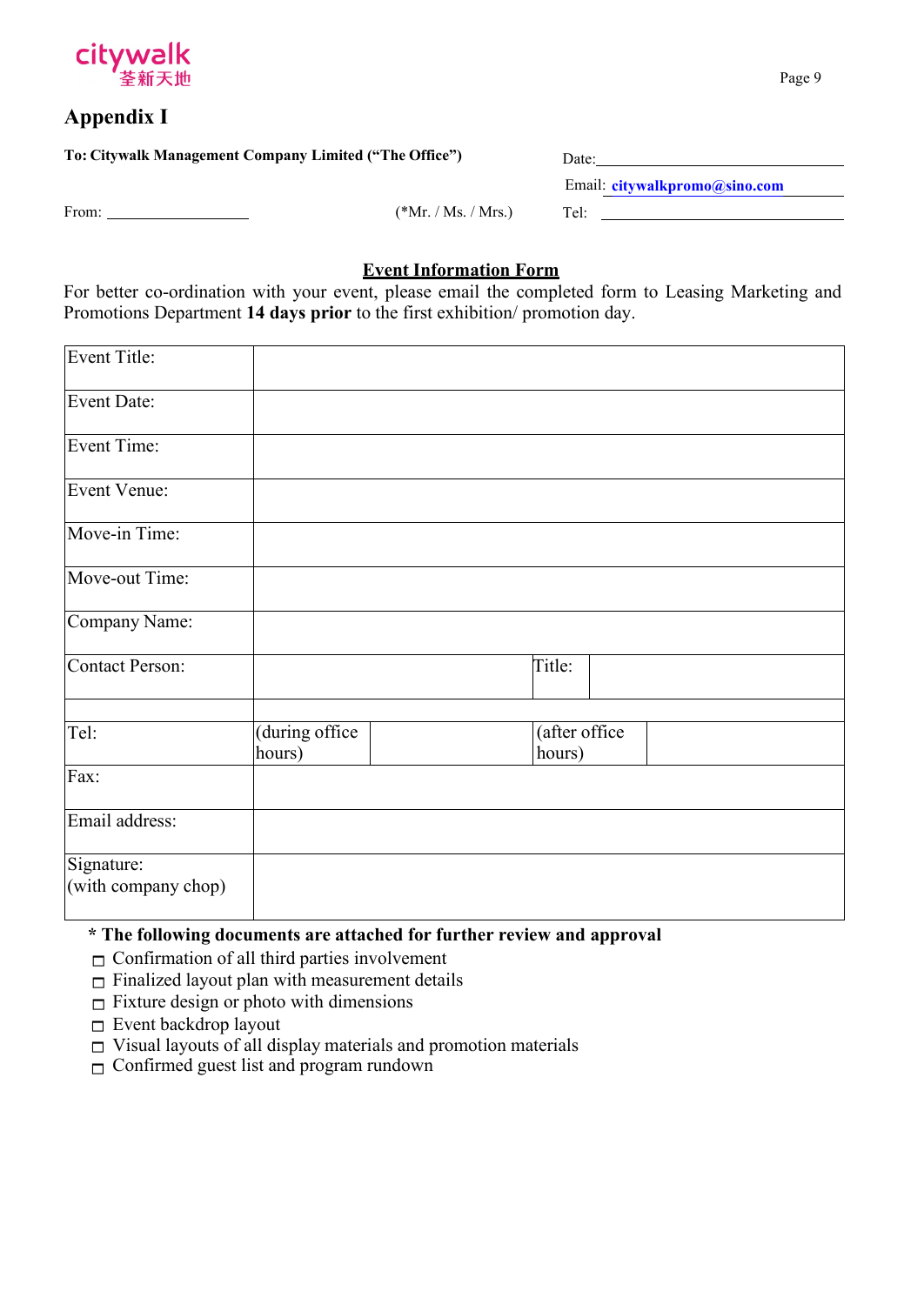

# Appendix II 高空工作許可證

| 第一部份申請: (由負責 維修工程人員 或 承辦商負責人(例如:清潔分判商)填寫)                     |                             |               |  |  |  |  |
|---------------------------------------------------------------|-----------------------------|---------------|--|--|--|--|
| 公司名稱                                                          |                             |               |  |  |  |  |
| 負責人姓名及職位                                                      | 聯絡電話                        |               |  |  |  |  |
| 部門名稱                                                          |                             |               |  |  |  |  |
| 工作地點:<br>離地面高度:<br>米                                          |                             |               |  |  |  |  |
| 工序簡述:                                                         |                             |               |  |  |  |  |
| (最長祇可簽發十四日。期間如有重大的環境或天氣轉變,<br>由:<br>至:<br>工作日期:<br>必須重新簽發)    |                             |               |  |  |  |  |
| 工作時間:<br>$\overline{\mathbb{H}}$ :<br>(天氣:晴/陰/微雨/大雨/雷暴/<br>至: |                             |               |  |  |  |  |
| 工作許可證編號:                                                      |                             |               |  |  |  |  |
| 一般安全措施:                                                       | 是                           | 不適用           |  |  |  |  |
| 工作前已進行相關的風險評估<br>1.                                           | П                           |               |  |  |  |  |
| 2.<br>工地已妥善圍封並設有合適的警告牌                                        | П                           |               |  |  |  |  |
| 手工具扣在手腕或放在合適的容器内 (例如袋子和桶子),防止高空墮物<br>3.                       | $\Box$                      |               |  |  |  |  |
| 提供安全出入口及上落通道<br>4.                                            | П                           |               |  |  |  |  |
| 5.<br>工人已佩戴安全帽及帽繩                                             | П                           |               |  |  |  |  |
| 就涉及的工具機器,請在□内加上√號,並確定有關的安全措施:                                 |                             |               |  |  |  |  |
| 口A)吊船                                                         |                             |               |  |  |  |  |
| (表格二及三:有效日期至<br>附有有效的檢驗證書<br>A1.                              | ٦                           |               |  |  |  |  |
| 附有由合資格操作員簽發的檢查書 (表格一:有效日期至<br>A2.                             | П                           |               |  |  |  |  |
| 由公司授權/委任的合資格人士操作(操作員姓名:<br>A3.                                | $\Box$                      |               |  |  |  |  |
| 千克)<br>不會容許超出吊船的安全負重<br>(最高安全負重:______________<br>A4.         | $\mathcal{L}_{\mathcal{A}}$ |               |  |  |  |  |
| 不會容許超出吊船的限定盛載人數 (最多盛載人數:____________<br>$\Delta$<br>A5.       | П                           |               |  |  |  |  |
| 工人已佩帶全身式安全帶,並將防堕扣連接到獨立救生繩上<br>A6.                             | П                           |               |  |  |  |  |
| 口 B) 竹棚/金屬棚架/吊棚-搭建或拆卸                                         |                             |               |  |  |  |  |
| 如高度超出15米時,棚架已交由專業工程師設計<br>B1.                                 | П                           |               |  |  |  |  |
| 搭建、拆卸或改建時,由合資格人士監督,並由已受訓練的工人進行<br>B2.                         | $\Box$                      |               |  |  |  |  |
| 工人已佩帶全身式安全帶,並將防堕扣連接到獨立救生繩或其他牢固點上<br>B3.                       | $\mathcal{L}_{\mathcal{A}}$ |               |  |  |  |  |
| 口 C) 竹棚/金屬棚架/吊棚 -- 使用                                         |                             |               |  |  |  |  |
| 裝有合規格的圍欄及踢腳板<br>(高欄900-1150, 中欄450-600, 踢腳板200毫米)<br>C1.      | □                           |               |  |  |  |  |
| C2.<br>工作平台以夾板、木板 或橋板舖密 防止人體或物件下墮                             | J.                          |               |  |  |  |  |
| C3.<br>棚架位置已被固定<br>(例如:裝有斜撐 或/和 連牆器),及調較至水平位置                 | $\mathcal{L}_{\mathcal{A}}$ |               |  |  |  |  |
| 吊棚的狗臂架上已裝有最少三粒爆炸螺絲<br>C4.                                     | $\Box$                      | $\mathcal{L}$ |  |  |  |  |
| C5.<br>流動式金屬架的車轆已被鎖上                                          | $\Box$                      | $\sim$        |  |  |  |  |
| C6.<br>附有由合資格人士簽發的檢查書<br>(表格五:有效日期至_                          | П                           |               |  |  |  |  |
| 使用吊棚的工人已佩帶全身式安全帶,並將防堕扣連接到獨立救生繩或其他牢固點上<br>C7.                  | П                           |               |  |  |  |  |
| ロD) 升降台                                                       |                             |               |  |  |  |  |
| 已確定升降台設有合規格的圍欄及踢腳板 (高欄900-1150, 中欄450-600, 踢腳板200毫米)<br>D1.   | П                           |               |  |  |  |  |
| 附有有效的檢驗證書<br>(表格四及五:有效日期至<br>D2.                              | $\Box$                      |               |  |  |  |  |
| D3.<br>附有由合資格操作員簽發的檢查書(或表格一)                                  |                             |               |  |  |  |  |
| 由公司授權/委任的合資格人士操作(操作員姓名:<br>D4.                                | П                           |               |  |  |  |  |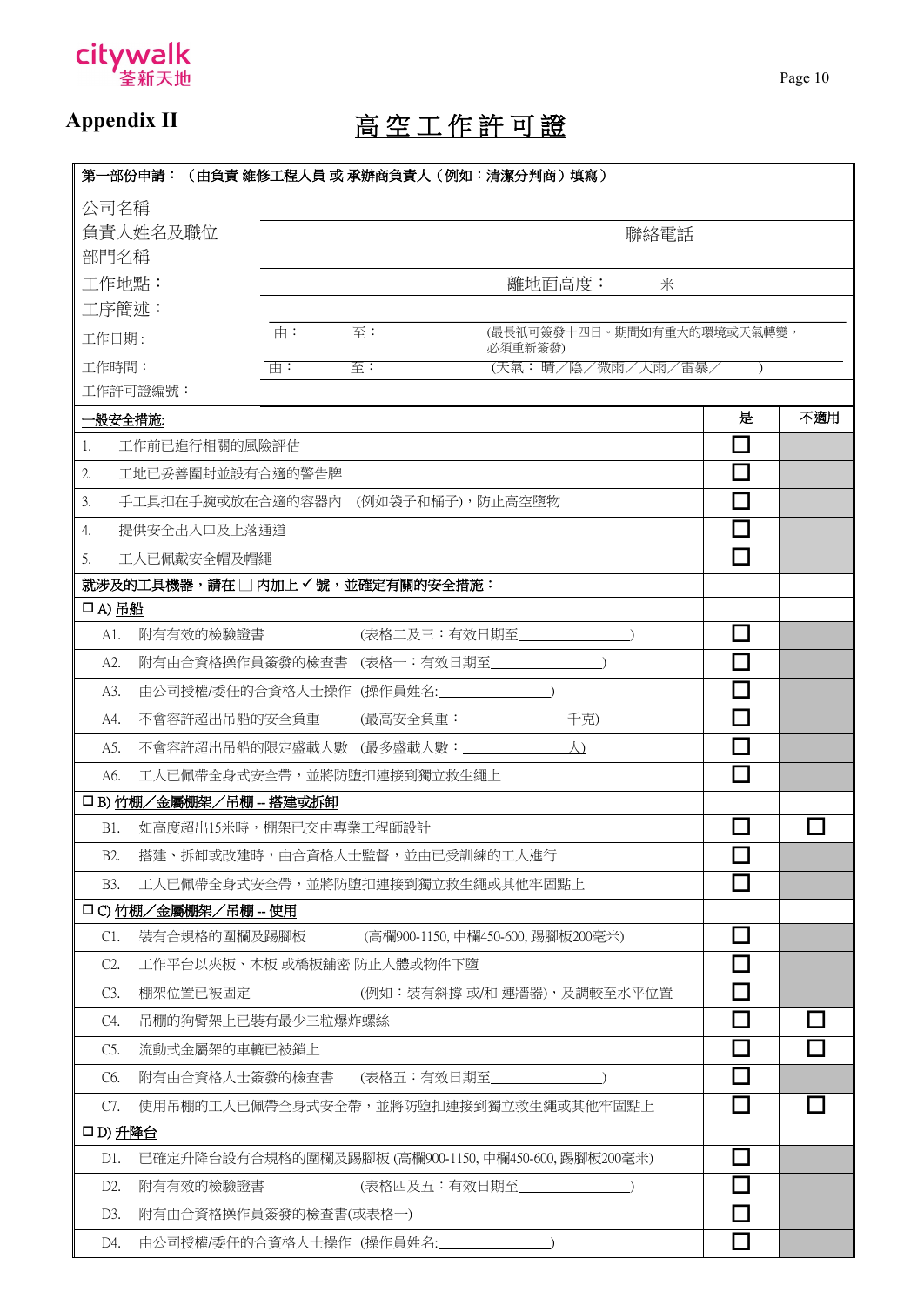

| D5.  | 不會容許超出升降台的安全負重 (最高安全負重: ______________             |                       | 千克) |          |  |
|------|----------------------------------------------------|-----------------------|-----|----------|--|
| D6.  | 不會容許超出升降台的限定盛載人數 (最多盛載人數:___________________人)     |                       |     |          |  |
| D7.  | 升降台放置在堅固而平坦的地面、將支撐腳完全伸展、並調教至水平位置                   |                       |     |          |  |
| D8.  | 工人已佩帶全身式安全帶,並將尾繩繫於製造商指定的牢固點上                       |                       |     |          |  |
|      | 口 E) 防墮系統 (包括牢固點)                                  |                       |     |          |  |
| E1.  | 附有有效的檢驗證書                                          | (有效日期至_______________ |     |          |  |
| E2.  | 工人已佩帶橫向的防墮系統工作                                     | (例如清潔遮蓬)              |     |          |  |
| 所屬公司 | 以下簽署人士已清楚明白該項工作的潛在風危、安全措施、及工作證的內容,並會承諾遵守一切安全施工的安排: | 職位<br>(負責監            | 姓名  | 簽署       |  |
|      |                                                    | 督)                    |     |          |  |
|      |                                                    |                       |     |          |  |
|      |                                                    |                       |     |          |  |
|      |                                                    |                       |     |          |  |
|      | 本申請人 謹此簽署 確實所提供的資料無誤,並執行相關的安全措施。                   |                       |     | 姓名及簽署:   |  |
|      |                                                    |                       |     | 申請日期和時間: |  |
|      |                                                    |                       |     |          |  |

| 第二部份批准申請:(由本公司   一級技術員或以上 / 助理大廈主管或以上 填寫 )             |          |  |
|--------------------------------------------------------|----------|--|
| *批准人必須是已完成平安咭安全訓練並持有有效平安咭                              |          |  |
| 本人 已檢查上述的安全措施並批准申請。如在工作許可證的期限之内遇有重大的天氣變化,此工作許可證將會自動取消。 |          |  |
| 批准人姓名                                                  | 日期       |  |
| 簽署                                                     | 時間       |  |
| 平安咭號碼                                                  | 平安卡有效日期至 |  |
|                                                        |          |  |

#### 完工通知:

| 第三部份完成工序: (由負責維修工程人員或承辦商負責人 (例如:清潔分判商)填寫) |    |  |  |  |
|-------------------------------------------|----|--|--|--|
| 工作已完成及移除任何危險                              |    |  |  |  |
| 負責維修工程人員或承辦商負責人姓名                         | 日期 |  |  |  |
| 簽署                                        | 時間 |  |  |  |

| 第四部份註銷: (由客戶服務中心負責人填寫) |    |  |
|------------------------|----|--|
| 上述工作已完成經檢查及移除任何危險      |    |  |
| 管理處負責人姓名               | 日期 |  |
| 簽署                     | 時間 |  |
|                        |    |  |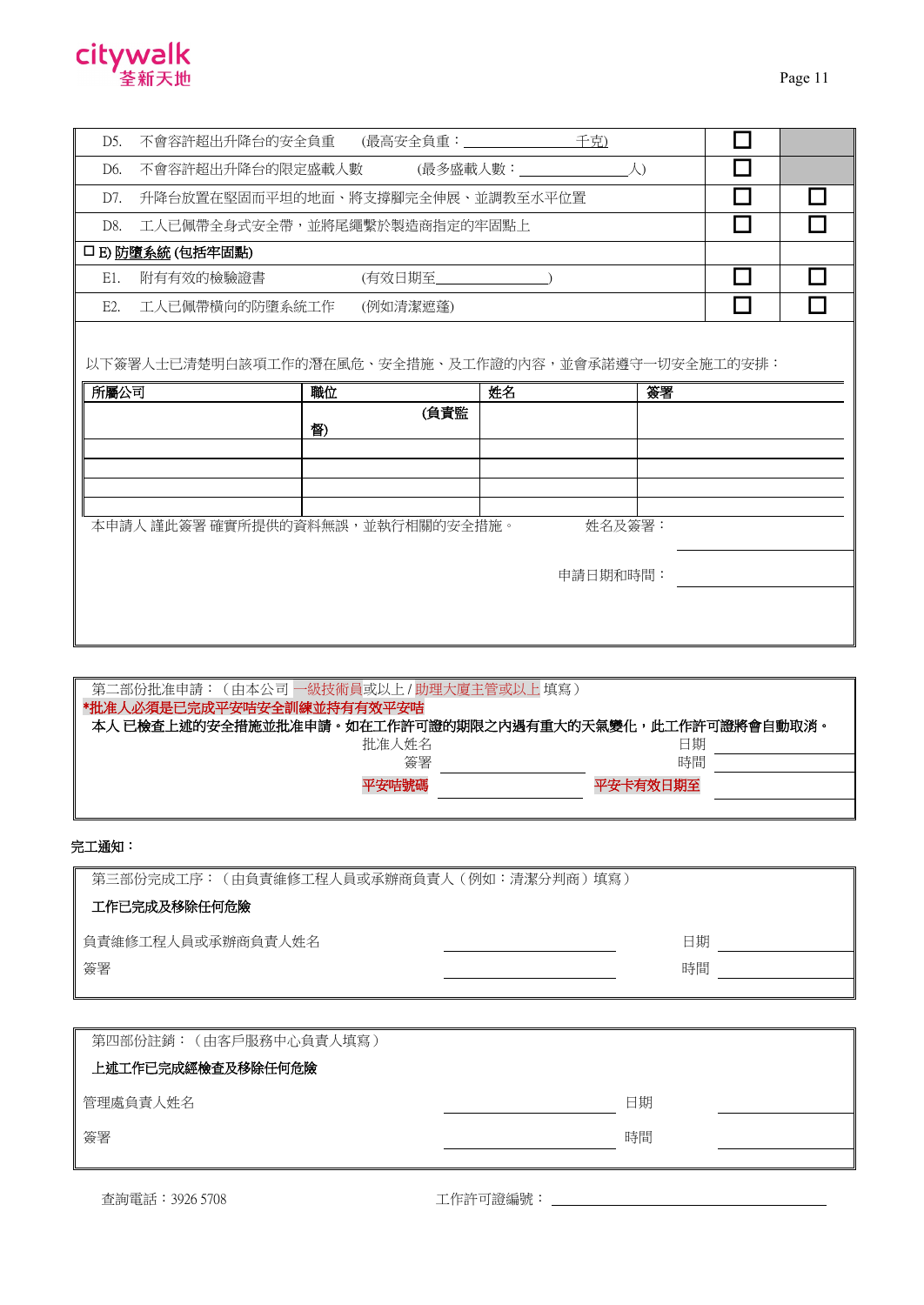

# **Appendix II Supplementary** (補充資料)

| 相片記錄 | 相片記錄 |
|------|------|
| 相片記錄 | 相片記錄 |
| 相片記錄 | 相片記錄 |

# 如有需要,請自行加印此頁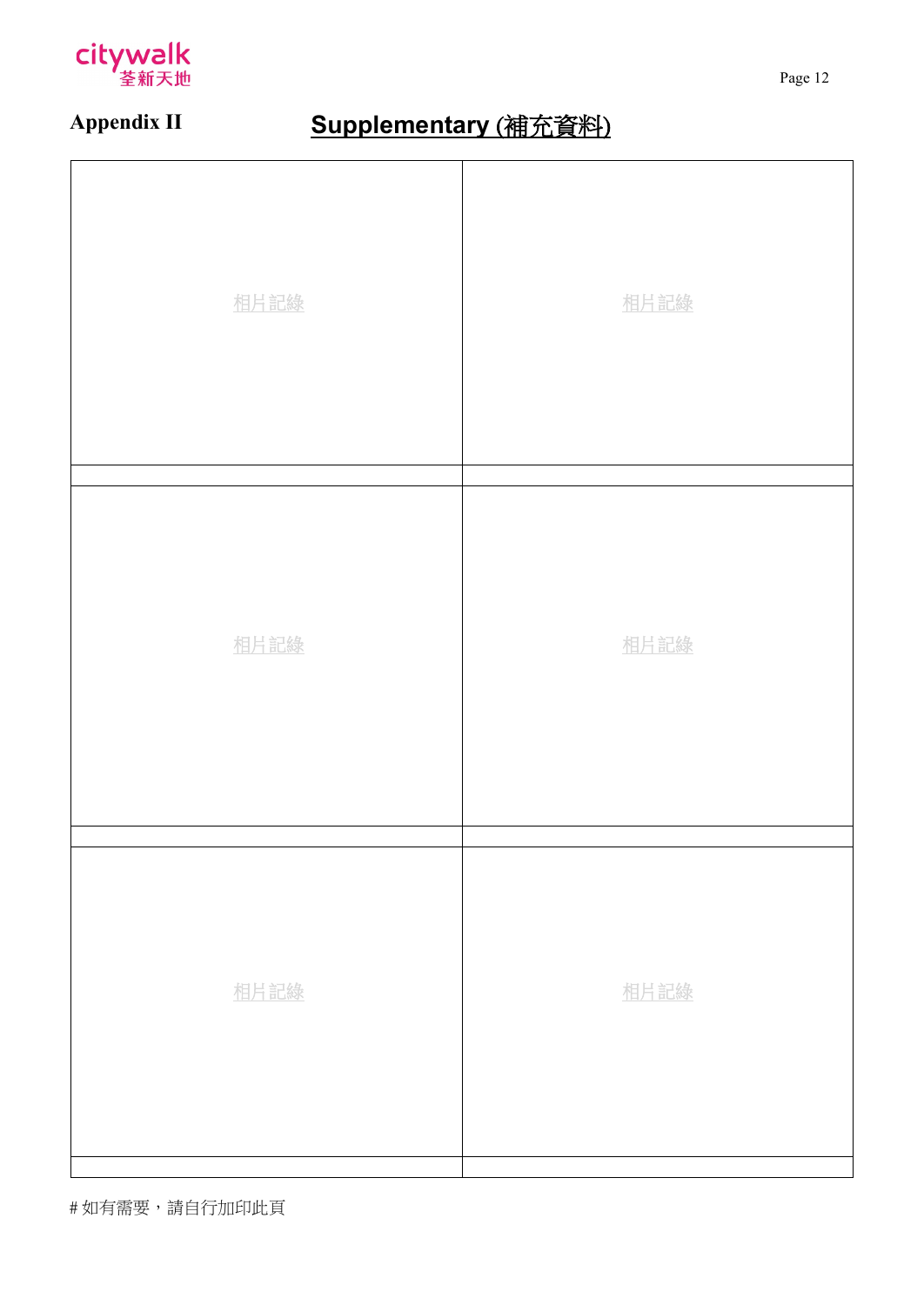

## **Appendix III**

## 安裝及清拆工程注意事項

- 1. 基於保安理由,所有工人於進行任何工程前須於保安室登記個人資料,請予合作。
- 2. 工人於工作時必須配帶工作證及反光衣。
- 3. 如須高空工作(即離地面兩米之工程),承建商必須於工作前 5 天提交高空工作許可證、風險評 估報告以及裝修工人工作證申請表。
- 4. 所有電力工程須由合資格人士負責執行。管理公司有權即時要求終止工作如工人未能出示相 關證明文件。
- 5. 所有戶外(包括花園廣場及禾笛街)之安裝工程、清拆工程、噪音工程、大型物料搬運及所有 其他發出聲浪之工作只可於每天上午八時至晚上七時內進行。而室內工程可於每天上午七時 正至凌晨十二時進行。若工作人員須於上述時間以外工作或逗留過夜工作,承建商必須於48 小時前向管理公司作出申請。
- 6. 工作時間使用發出噪音之機件,如破碎機、鑽及鋸會被定義為噪音工程,戶外(包括花園廣場 及禾笛街)之工程必須於上午八時至晚上七時進行;而室內工程必須於上午七時至上午十時的 指定時段內進行。
- 7. 焊接工程及異味工程必須於工作前48小時向管理公司作出申請。申請批准後方進行。而工程 只可在每天晚上十一時至翌日上午七時前於室內進行。
- 8. 所有安裝或清拆範圍均須以圍板圍封。
- 9. 運送物料時,須小心避免損壞公眾地方之設施及影響顧客,如有損壞,照價賠償。如有須要 搬運大量物料,請預先通知管理公司以便安排載貨升降機及上落貨區時間。
- 10. 運送任何物料須使用指定之貨運升降機上落,嚴禁使用客用升降機或扶手電梯。如須經過室 內公眾位置,只限於商場非營業時間內,即上午七時至上午十時或晚上十時至晚上十二時進 行。如須於上述指定時間以外經由室內公眾位置運送大型物料,必須向管理公司作申請。
- 11. 所有廢料及雜物嚴禁堆放於公眾地方、貨運升降機堂或貨物起卸區。承建商須自行安排清理 裝修廢料及雜物等。
- 12. 如管理公司發現有裝修廢料及雜物私自堆放於公眾地方、貨運升降機堂或貨物起卸區,管理 公司有權立即清理該裝修廢料或雜物,而有關的清理費用則須由判頭負責支付。
- 13. 如須使用高空吊環,必須向管理公司作出書面申請並由管理公司人員操作吊環。掛飾安裝或 拆除後,管理公司人員檢查後方操作吊環升降。
- 14. 所有工人工作時須注意言行,不可在工作範圍內睡覺、吸煙、留宿、賭博、半裸身體、穿著 背心、赤腳而行及行為不檢,以免對顧客造成滋擾。
- 15. 如有違反上述事項,客戶服務中心會先予口頭警告。若情況未有改善,管理公司有權即時要 求撤離該工人及終止工作而無須預先通知。

查詢電話︰3926 5708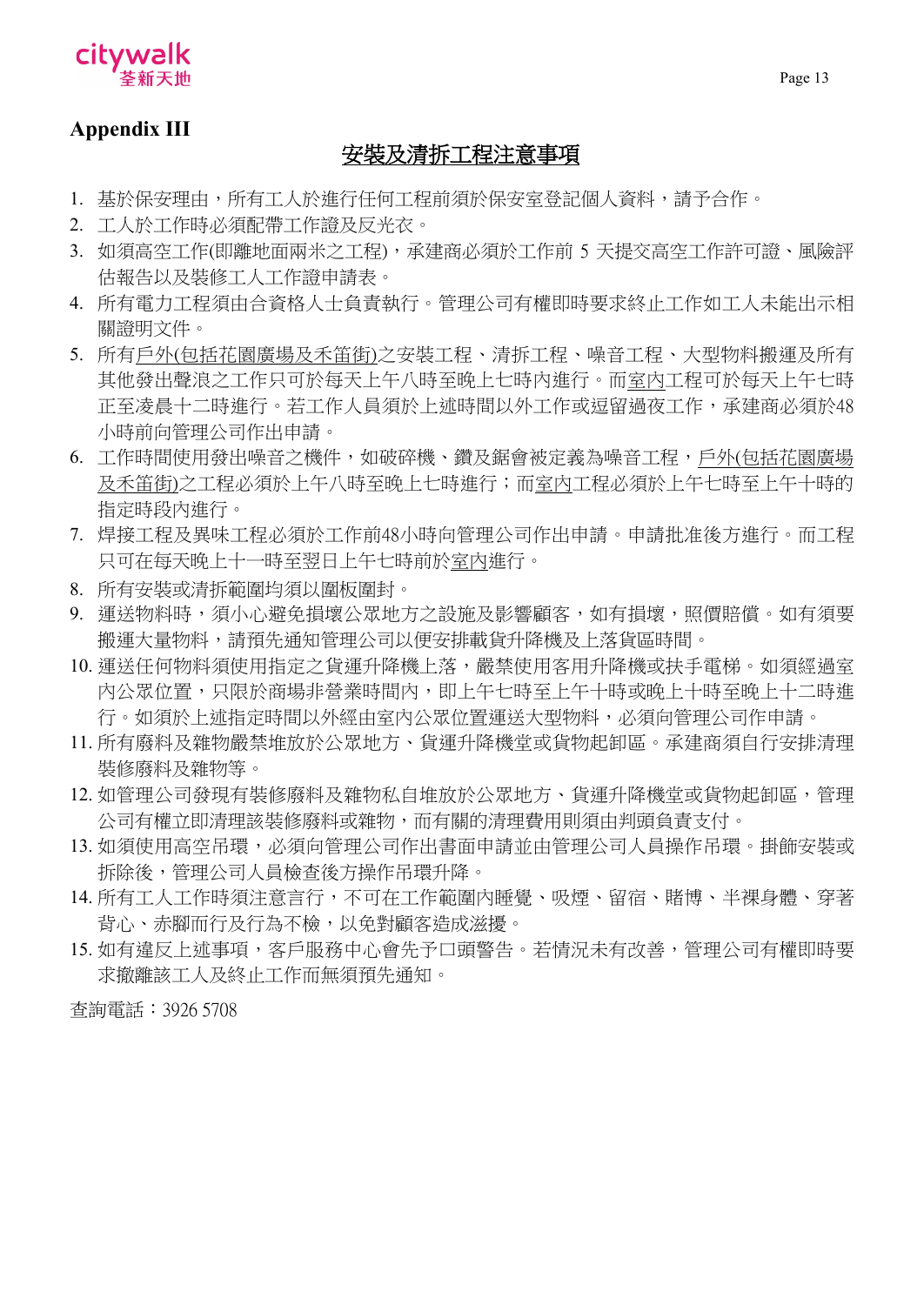

## **Appendix IV**

## 裝飾安裝及清拆工程時間表

|                                          | 戶外(包括花園廣場及禾笛街)   | 室内                      |
|------------------------------------------|------------------|-------------------------|
| 7:00am - 8:00am                          | X                | 室内工程 / 噪音工程             |
|                                          |                  | 物料搬運                    |
| 9:00am<br>8:00am                         | 戶外工程             | 室内工程 / 噪音工程             |
|                                          | 物料搬運             | 物料搬運                    |
| $9:00$ am<br>10:00am                     | 戶外工程             | 室内工程 / 噪音工程             |
|                                          | 物料搬運             | 物料搬運                    |
| 10:00am<br>11:00am                       | 戶外工程             | 室内工程(焊接/噪音/異味工程除外)      |
|                                          | 物料搬運             |                         |
| 11:00am<br>12:00nn                       | 戶外工程             | 室内工程 (焊接 / 噪音 / 異味工程除外) |
|                                          | 物料搬運             |                         |
| 12:00nn<br>$1:00$ pm                     | 戶外工程             | 室内工程(焊接/噪音/異味工程除外)      |
|                                          | 物料搬運             |                         |
| 1:00 <sub>pm</sub><br>2:00 <sub>pm</sub> | 戶外工程             | 室内工程 (焊接 / 噪音 / 異味工程除外) |
|                                          | 物料搬運             |                         |
| 2:00 <sub>pm</sub><br>3:00 <sub>pm</sub> | 戶外工程             | 室内工程(焊接/噪音/異味工程除外)      |
|                                          | 物料搬運             |                         |
| 3:00 <sub>pm</sub><br>4:00 <sub>pm</sub> | 戶外工程             | 室内工程(焊接/噪音/異味工程除外)      |
|                                          | 物料搬運             |                         |
| 4:00 <sub>pm</sub><br>5:00pm             | 戶外工程             | 室内工程 (焊接 / 噪音 / 異味工程除外) |
|                                          | 物料搬運             |                         |
| 5:00pm<br>$6:00$ pm                      | 戶外工程             | 室内工程 (焊接 / 噪音 / 異味工程除外) |
|                                          | 物料搬運             |                         |
| $6:00$ pm<br>$7:00$ pm                   | 戶外工程             | 室内工程 (焊接 / 噪音 / 異味工程除外) |
|                                          | 物料搬運             |                         |
| 8:00pm<br>7:00pm                         | X                | 室内工程 (焊接 / 噪音 / 異味工程除外) |
| 8:00pm<br>$9:00$ pm                      | $\mathbf X$      | 室内工程 (焊接 / 噪音 / 異味工程除外) |
| 10:00pm<br>$9:00$ pm                     | $\overline{X}$   | 室内工程(焊接/噪音/異味工程除外)      |
| 10:00pm<br>11:00pm                       | $\boldsymbol{X}$ | 室内工程                    |
|                                          |                  | 物料搬運                    |
| 11:00pm<br>00:00am                       | X                | 室内工程                    |
|                                          |                  | 物料搬運                    |
|                                          |                  | 焊接工程 / 異味工程 (須一天前申請)    |
| 00:00am<br>7:00am                        | X                | 室内工程(須兩天前申請)            |
|                                          |                  | 焊接工程 / 異味工程 (須一天前申請)    |

管理公司有權對上述工作時段作出調整而無須另行通知。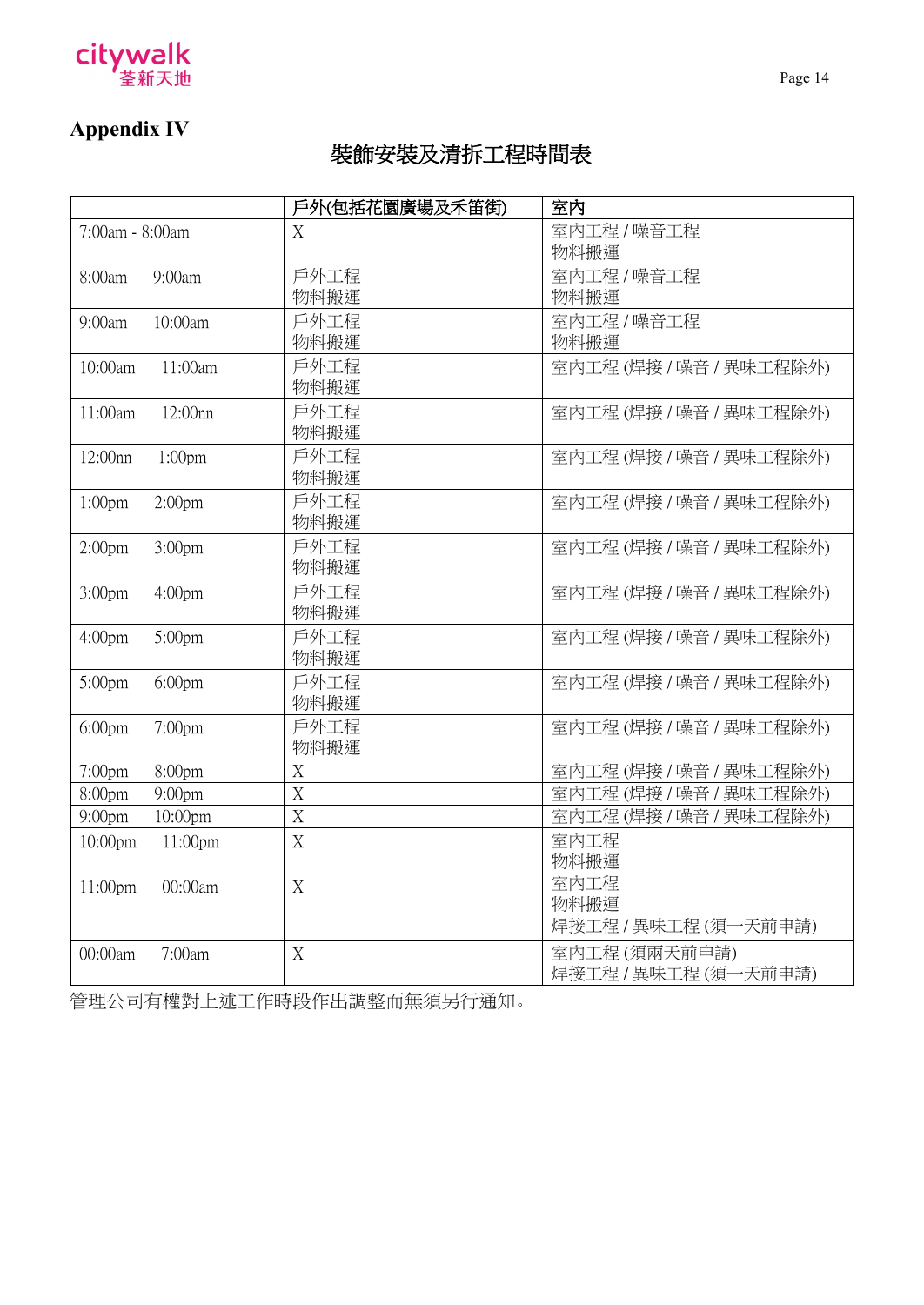

Page 15

## **Appendix V**

## 音樂、曲藝或歌唱表演活動的噪音管制指引

1. 引言

本指引旨在為於非住用處所、非公眾地方或非建築地盤所舉行音樂、曲藝或歌唱表演活動(特別是使用 多個擴音系統,並很可能對鄰近「噪音感應強的地方」,例如居民,造成噪音滋擾的大型活動)的主辦 機構提供有關噪音管制規定的資料,以及把活動產生的噪音盡量減低的方法。

2. 噪音管制規定

活動發出的噪音應在主辦場地任何鄰近「噪音感應強的地方」外牆正面1米處量度。活動(包括綵排和主 體活動)發出的噪音在日間和晚間,即上午7時至晚上11時,不得超過現存的背景噪音10分貝(A)。 活動發 出的噪音聲級應以 Leq (15 min) 15分鐘A加權等效連續聲壓量度及背景噪音聲級應以Leq (5 min) 5分鐘 A加權等效連續聲壓量度。至於在夜間,即晚上11時至上午7時,活動發出的噪音不應在鄰近「噪音感應 強的地方」聽見。

3. 噪音監測

主辦機構應指派一名適當人士,在其中一個活動主辦場地的鄰近「噪音感應強的地方」(最好是最受影 響的地方),以聲級計監測噪音情況。如主辦機構未能進入任何鄰近「噪音感應强的地方」監測噪音, 他們應在其他噪音情況相若的地點監測噪音。當噪音監測並非在最受影響的「噪音感應强的地方」進行, 所量度到活動發出的噪音,可能須要因不同的噪音傳送路綫(例如不同的距離和屏障的隔聲影響)予以 調整,務求所量度到的噪音聲級可反映在最受影響的「噪音感應强的地方」的噪音水平。該名適當人士 應在活動前和活動後量度背景噪音,及密切監測活動進行時的噪音聲級。該名適當人士亦應該向主辨機 構作出反映,要求他們立即採取行動,例如,有需要便調校擴音器的音量,以避免違反上述的噪音管制 規定。活動進行期間,至少每隔一 小時便需要量度噪音Leq (15 min),正確地記錄量度結果,然後提交場地 負責人。在需要進行跟進調查時,場地負責人會向環境保護署提供測量記錄以作參考。聲級計須符合 國際 電器委員會刊物 651:1979 (第1級)及 804:1985 (第1級)的規定,或同等的專業水準。

4. 投訴熱線

活動舉行期間,主辦機構應提供有人接聽的投訴熱線(不能使用電話錄音),因應附近居民的投訴或其他方 面如食物環境衛生署/康樂及文化事務署或警方轉介的投訴,立即採取行動減低噪音。

5. 預先向附近「噪音感應強的地方」發出通知書

主辦機構應作出安排,預先向附近的居民、醫院或其他對噪音感應強的地方發出通知書,把活動的日期、 時間、地點、節目等知會有關人士,並載明投訴熱線,讓他們認為活動噪音過大時提出關注。

6. 如使用擴音或揚聲系統,建議採取以下減輕噪音措施: 舞台不應向著附近「噪音感應強的地方」; 使用一組小功率揚聲器代替數個大功率揚聲器; 使用導向揚聲器。該等揚聲器應指向聽眾,而不應指向附近「噪音感應強的地方」。

7. 綵排

綵排也可能造成噪音滋擾。 音響系統的測試工作時間,應盡可能縮短,並應盡量避免形同真正表演的綵 排。 第2至第6段提及的所有工作,包括噪音量度,均應悉數辦妥。 為盡量減低對鄰近居民造成的不便, 綵排應在上午9時至晚上7時間進行。

#### 8. 其他會產生噪音的有關活動

其他會產生噪音的有關活動,如場地的準備和清理工作,也可能造成噪音滋擾。 第4和第5段提及的所有 工作,均應悉數辦妥。 為盡量減低對鄰近居民造成的不便,該等活動應在上午9時至晚上7時間進行。

(03/2015)

注意:至於由當區有代表性的社區團體所支持舉辦的元旦除夕夜倒數活動,如該活動的音樂、曲藝或歌 唱表演會持續超逾子夜十二時,主辦單位須另向環境保護署分區辦事處查詢有關活動意見。 環境保護署分區辦事處聯絡電話載於以下網頁https:/[/www.epd.gov.hk/epd/tc\\_chi/about\\_epd/facility/offices.html](http://www.epd.gov.hk/epd/tc_chi/about_epd/facility/offices.html)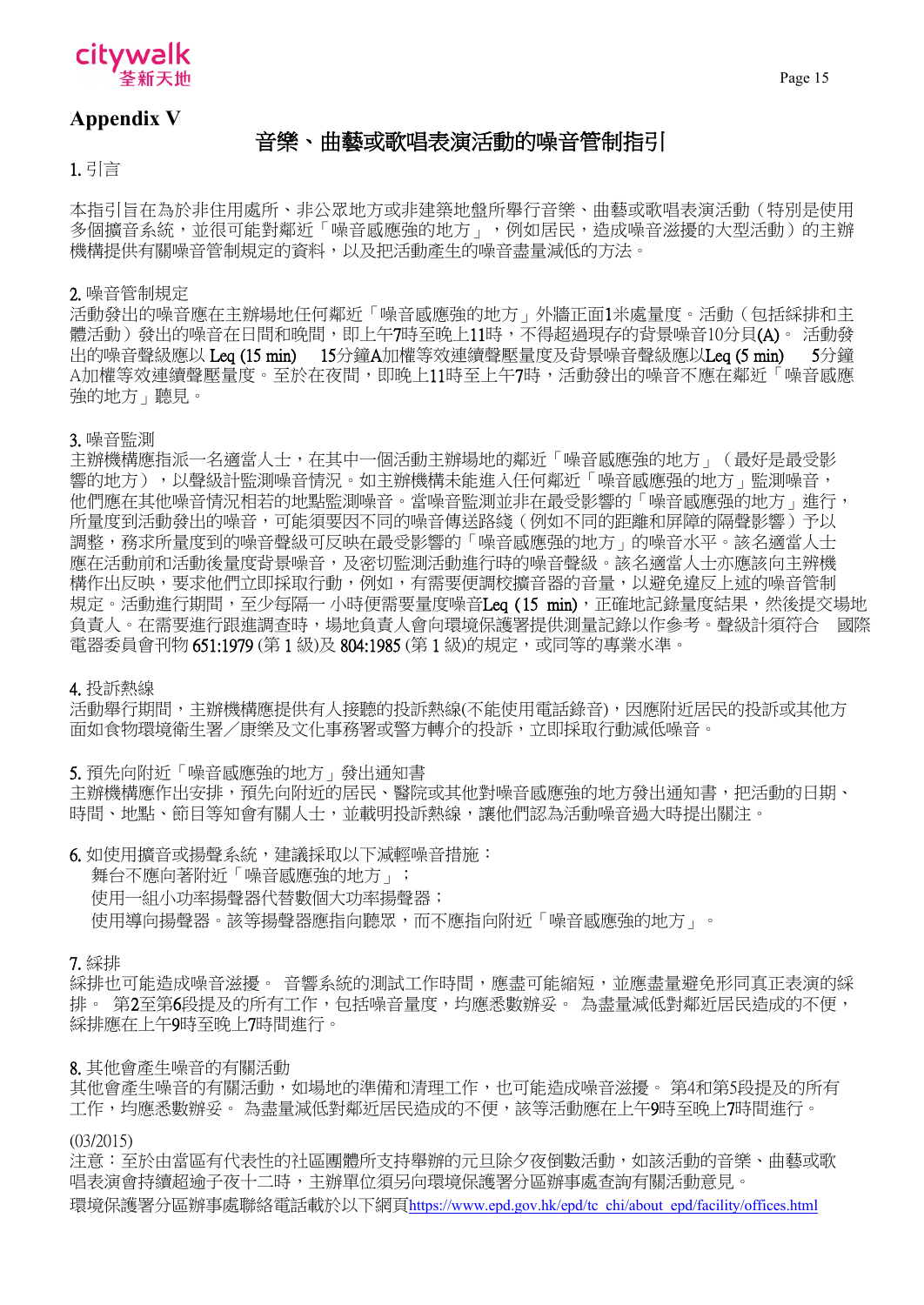

## **Appendix VI**

## **Time table for The Applicant to follow**

| Number of days            | Materials to be submitted to The Office                               | <b>Remarks</b>       |  |  |
|---------------------------|-----------------------------------------------------------------------|----------------------|--|--|
| before the event          |                                                                       |                      |  |  |
| commencement              |                                                                       |                      |  |  |
| date                      |                                                                       |                      |  |  |
| 30 days                   | Application Form for Use of Exhibition/Promotion Venue<br>1.          |                      |  |  |
|                           | Event proposal<br>2.                                                  |                      |  |  |
|                           | Tentative venue setup layout<br>3.                                    |                      |  |  |
| 14 days                   | Full payment of the licence fee<br>1.                                 |                      |  |  |
|                           | Confirmation of all third parties involvement<br>2.                   |                      |  |  |
|                           | Finalized layout plan with measurement details<br>3.                  |                      |  |  |
|                           | Fixture design or photo with dimension<br>4.                          |                      |  |  |
|                           | Event backdrop layout<br>5.                                           |                      |  |  |
|                           | Visual layouts of all display materials and promotion materials<br>6. |                      |  |  |
|                           | Confirmed guest list and program rundown<br>7.                        |                      |  |  |
|                           | <b>Event Information Form</b><br>8.                                   |                      |  |  |
|                           | 9. Public Liability Insurance proof                                   |                      |  |  |
|                           |                                                                       |                      |  |  |
|                           |                                                                       |                      |  |  |
| <b>Event Cancellation</b> |                                                                       |                      |  |  |
| 7 to 14 days              | Written notice                                                        | Forfeiture of 50% of |  |  |
|                           |                                                                       | the license fee      |  |  |
|                           |                                                                       |                      |  |  |
|                           |                                                                       |                      |  |  |
| Less than 7 days          | Written notice                                                        | Forfeiture of 100%   |  |  |
|                           |                                                                       | of the license fee   |  |  |
|                           |                                                                       |                      |  |  |
|                           |                                                                       |                      |  |  |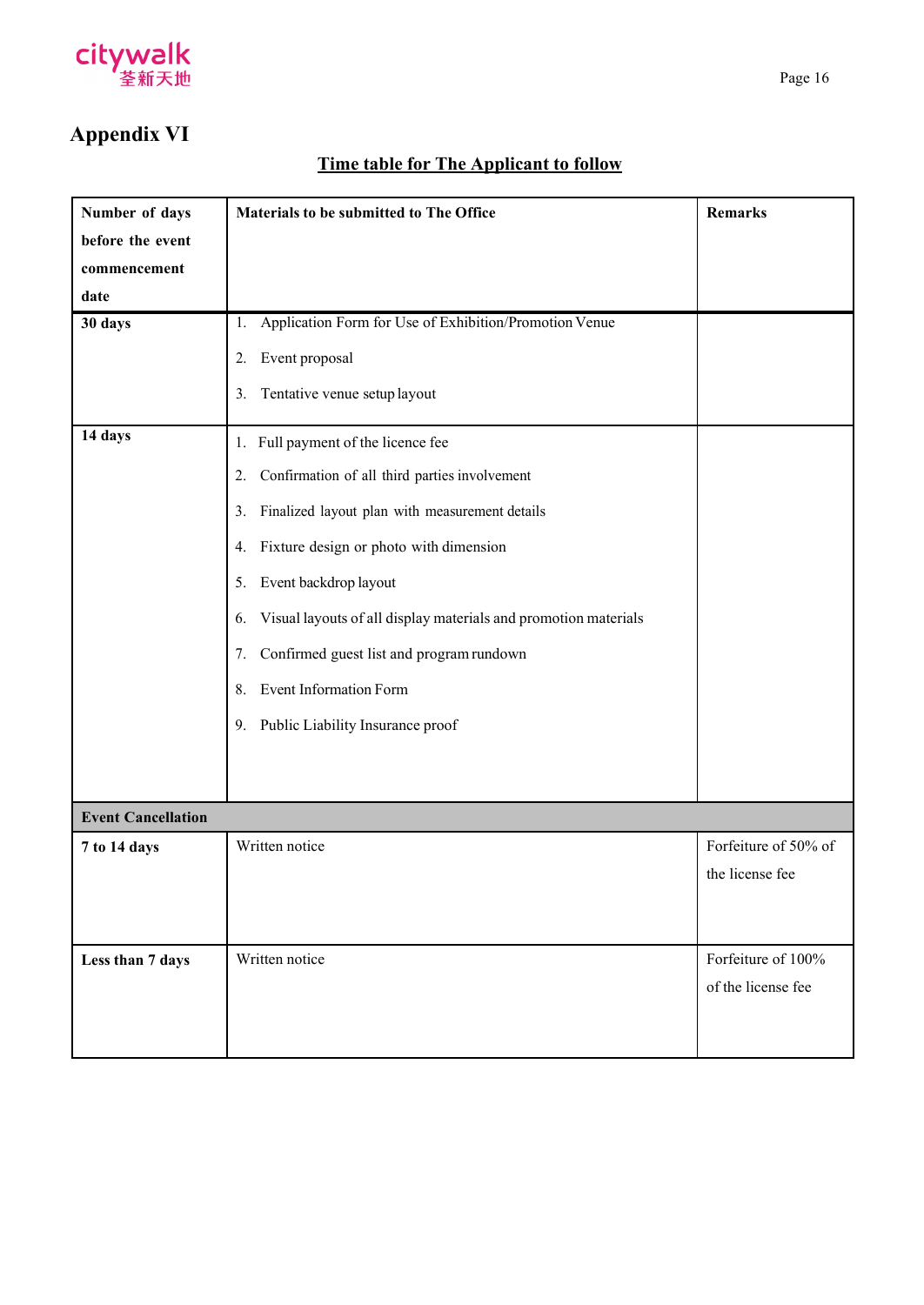## citywalk 计天谛拳 **Appendix VII**

### 私隱聲明

荃新天地管理有限公司及荃新天地2管理有限公司 (「荃新天地」) 或信和集團致力確保按照《個人資料(私隱)條 例》(「條例」)的規定來處理所有個人資料。在這方面,荃新天地承諾:

- 以合法和公平的方法收集足夠但不超乎適度的個人資料,而該等資料必須只為與荃新天地或信和集團的職 能或活動有關的合法目的而收集;
- 在顧及個人資料所作用途的同時,採取一切合理可行的步驟,確保所收集或保存的資料準確無誤;
- 刪除不再需要作原有用途的個人資料;
- 除非有關人士已明確同意改變資料的用途,或該等用途得到法律准許,否則荃新天地只會把所收集的個人 資料用於收集該等資料的目的或與其直接有關的目的;
- 採取一切合理可行的步驟,以保障個人資料不會為未獲准許的人十杳關、處理、刪除或作其他用途,也不 會意外地為人查閱、處理、刪除或作其他用途;
- 採取一切合理可行的步驟,以確保任何人能獲告知本公司所持有的個人資料種類,以及該等資料會作甚麼 用途;以及
- 准許任何人查閱和改正以他們為資料當事人的個人資料,並以法律准許或規定的方式處理該等查閱/改正 個人資料的要求。

## 個人資料收集聲明

按《個人資料(私隱)條例》(香港特別行政區法例第486章)之有關規定,荃新天地管理有限公司及荃新天地2管理 有限公司 (「荃新天地」)或信和集團將致力確保 閣下之網上私隱獲得保障,並會在向 閣下收集資料時,通知 閣下相關事項。本聲明會不時修訂,敬請定期查閱最新版本。 閣下登記使用我們的服務並提交短期租務申請表 格,即表示同意接受當時生效之個人資料收集聲明之約束。

## 資料收集

當提交此短期租務申請表格或在登記使用我們的服務時, 閣下可能會被要求向我們提供足以識別個人身份之資 料,包括 閣下之姓名、地址、電話號碼、傳真號碼及電郵地址等。為了能夠向 閣下提供本網站内各類資訊、 服務和活動,有需要收集該等資料。 閣下雖沒有義務提供有關資料,但如 閣下未能提供有關資料的話,我們 將不能向 閣下提供所要求之資訊、服務及活動。

## 資料之目的及用途

所收集之資料將用作以下用途:

- 收集核實身份和記錄之資料,並維持聯絡資料以作通訊之用;
- 不時進行與荃新天地或信和集團業務有關的研究及/或分析;
- 用作内部管理,排解紛爭和問題以及執行有關使用條款;
- 向 閣下提供 閣下可能感興趣的資訊,例如廣告、新服務和產品及其他宣傳以及市場推廣資料及回應 閣下的要求;
- 就與 閣下有關之行政通知及通訊聯絡 閣下;
- 為配合客戶所需,存取客戶所提供的資料以作設計或改善產品、服務或設施之用;
- 我們亦可能會將 閣下之資料與第三方資料進行核對(即把兩套因不同目的而收集所得的個人資料進行比 對)。當 閣下提交此短期租務申請表格時,即表示同意讓我們在認爲有必要時所進行之核對程序以便提 供服務;
- 此外,我們亦將以下列方式使用 閣下之資料:
	- 我們將與我們之業務夥伴、附屬公司及聯營公司共用資料,包括 閣下之資料。
	- 為了向 閣下提供更多資訊及服務,我們已安排內容供應商及服務供應商提供資訊及服務。為此,我們可 能需要與此等內容供應商及服務供應商共用 閣下之資料。
	- 倘若我們增添新服務而需要與新增的廣告商或贊助商共用 閣下之個人資料時,我們將向 閣下發出通 知,並讓 閣下有機會選擇拒絕接受該等服務。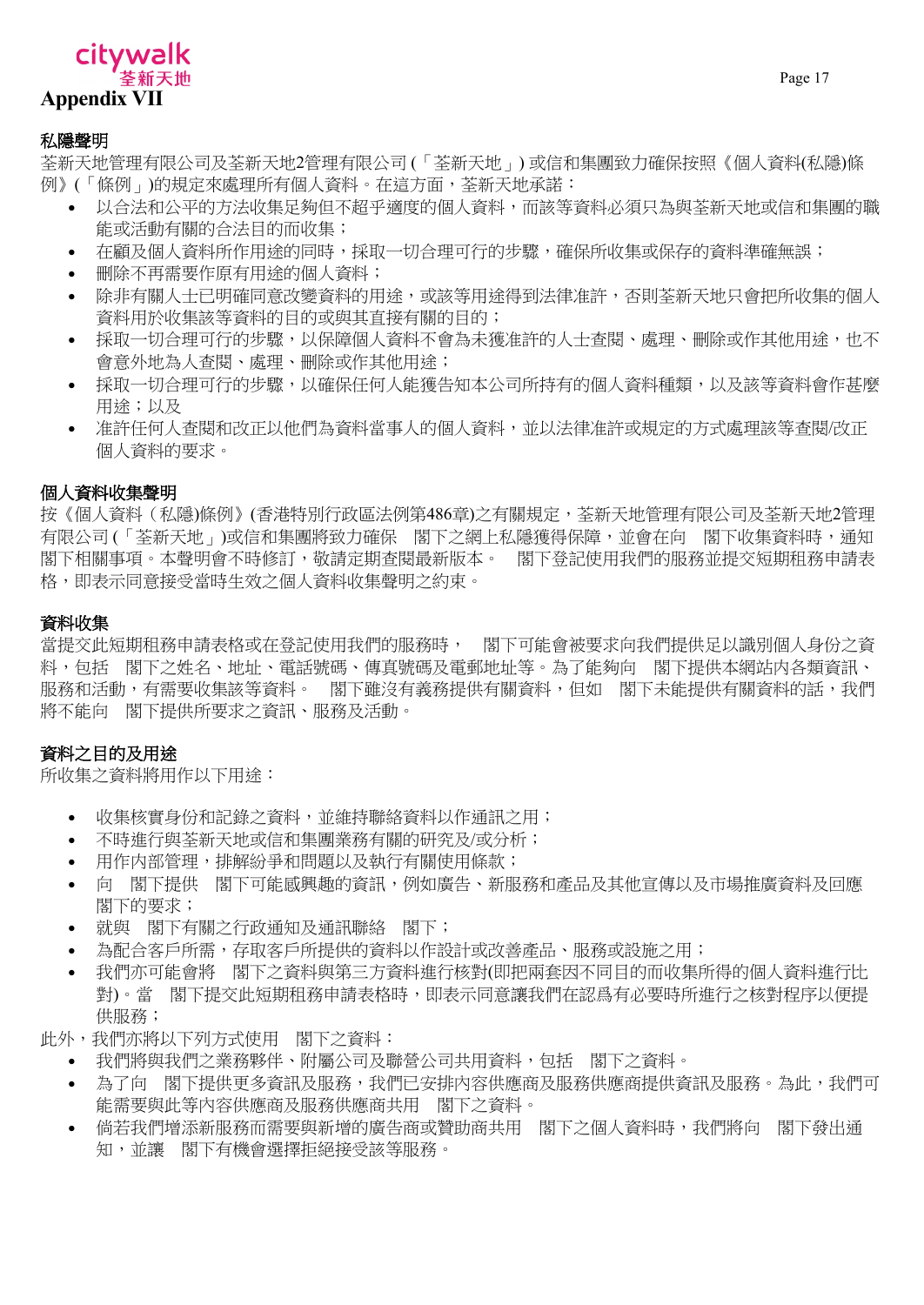

## 市場推廣

我們亦擬把向 閣下收集所得的個人資料,用於荃新天地或信和集團提供的各類產品、服務、設施的市場促銷或 推廣上。除非獲得 閣下同意(或表示不予反對),否則我們不得如此使用 閣下的個人資料。客戶如不希望我們 使用他/她的個人資料作爲市場促銷或推廣用途,請通過以下途徑通知我們:

- 1. 電郵至 [citywalkpromo@sino.com](mailto:citywalkpromo@sino.com)
- 2. 以書面形式郵寄至香港新界荃灣楊屋道1號荃新天地1樓127e號舖

## 資料之提供及傳遞

一般而言,我們不會以足以識別身份之方式向荃新天地或信和集團以外任何人士披露、提供或傳遞 閣下之資 料,惟下列以及我們的個人資料(私隱)政策内所提及的情況除外:

- 如我們聘用第三方供應商或服務供應商協助我們之服務,而 閣下又使用該等服務時,則我們須將 閣下 之資料提供予提供該等服務的供應商。
- 我們亦會為行政管理及其他我們認為就維持、檢修及/或改進我們產品及服務所需起見,披露或存取 閣下 資料。
- 此外, 閣下之資料將被披露、提供或轉移至我們之業務夥伴、荃新天地或信和集團內任何人士或法人團 體或部門,上述之團體亦可存取該等資料。
- 鑒於上述團體或於香港以外地區設有營業地點, 閣下之資料有機會提供或轉移到香港以外地區。 閣下 一旦提交此短期租務申請表格,即表示同意讓我們將 閣下之資料提供或移轉至香港以外地區之該等人 士。此等團體當遵從當地相關之私隱政策及指引,我們對其如何使用 閣下之資料並無控制權。故此,我 們對他們使用 閣下之資料概不負責。
- 另請參閱我們之個人資料(私隱)政策,該文件載列我們之一般私隱政策及有關我們收集、持有及使用 閣 下資料之一般做法。

## 資料之查閱

閣下有權要求查閱及更正我們所持有關於 閣下之資料。如 閣下需要查核我們是否持有 閣下之個人資料,或 想查閱或更正任何有關 閣下之不確資料,敬請電郵至[citywalkpromo@sino.com](mailto:citywalkpromo@sino.com) 或以書面形式郵寄至香港新界荃 灣楊屋道1號荃新天地1樓127e號舖。

## **PRIVACY POLICY STATEMENT**

Citywalk Management Company Limited or Citywalk 2 Management Company Limited ("Citywalk") or Sino Group are committed to ensuring that all personal data are handled in accordance with the provisions of the Personal Data (Privacy) Ordinance ("the Ordinance"). To this end, Citywalk undertakes to:

- collect adequate, but not excessive, personal data by lawful and fair means only for lawful purposes related to the functions or activities of Citywalk or Sino Group;
- take all reasonably practicable steps to ensure that the personal data collected or retained are accurate, having regard to the purposes for which they are to be used;
- erase personal data which are no longer necessary for the purposes for which they are to be used;
- use the personal data collected only for purposes or directly related purposes for which the data were to be used at the time of collection, unless the individual concerned has given express consent for a change of use or such use is permitted by law;
- take all reasonably practicable steps to ensure that personal data are protected against unauthorised or accidental access, processing, erasure or other use;
- take all reasonably practicable steps to ensure that a person can be informed of the kinds of personal data that Citywalk holds and the purposes for which the data are to be used; and
- permit persons to access and correct personal data of which they are the data subjects and process any such access/correction requests in a manner permitted or required by law.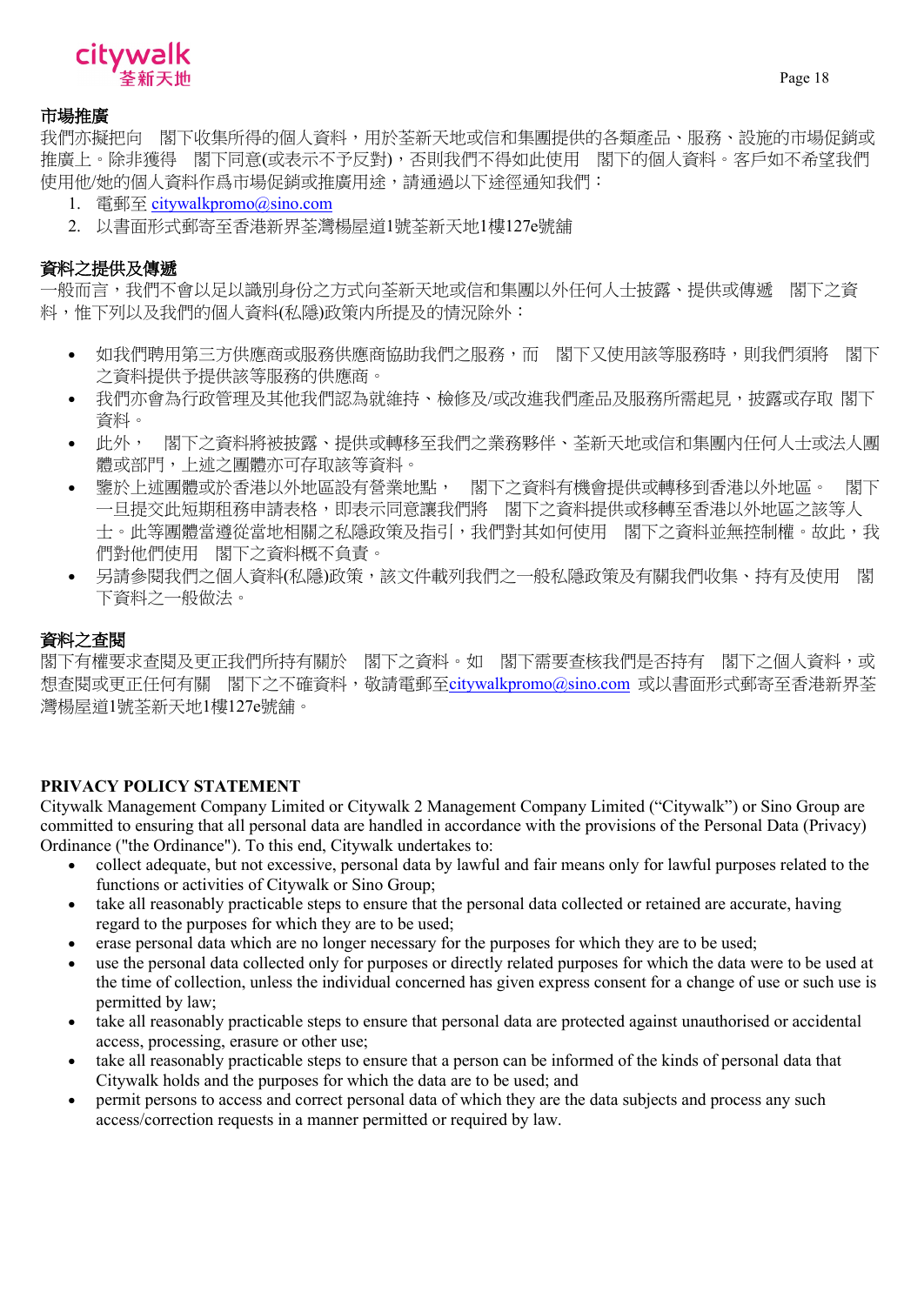

## **PERSONAL INFORMATION COLLECTION STATEMENT**

Citywalk Management Company Limited or Citywalk 2 Management Company Limited ("Citywalk") or Sino Group in complying with the requirements of the Personal Data (Privacy) Ordinance, Chapter 486 of the laws of the Hong Kong SAR, is committed to safeguarding your privacy on-line, and notifying you of certain matters when collecting information from you. This statement may change from time to time, so please check back periodically. By submit this use of exhibition/promotion venue application form to use our services, you agree to be bound by this statement at that time in force.

## **COLLECTION OF DATA**

At the time of subscription and at other times when using this website, you may be asked to provide us with personally identifiable information, such as your name, address, telephone number, facsimile number and e-mail address. It is necessary for us to collect your information for providing you the various information, services and activities offered on this website. You are not obliged to supply the data here but in event of failure to provide the information requested, we will not be able to provide you with the information, services and activities you requested.

## **PURPOSE AND USE OF DATA**

The information we collected will be used for the following purposes:

- to collect data for identity verification and records and to maintain contact lists for correspondence;
- to conduct researches and/or analyses from time to time for any purpose of Citywalk or Sino Group in connection with our business;
- to operate internal control, resolve disputes, troubleshoot problems and enforce our terms of use;
- to deliver information to you that we believe you may have interest in, such as targeted banners, new services and products and other promotions and marketing materials;
- to contact you regarding administrative notices and communications relevant to your application of exhibition/promotion venue and to respond to your request; and
- to access information provided by customers in order to design or improve products, services or facilities to meet customers' need or fulfill their interest.
- We may also use your information to match user information with third-party data (i.e. to compare two sets of personal data collected for different purposes). By submit this use of exhibition/promotion venue application form, you consent to carry out this matching procedure when we deem it is necessary in order to provide our services. In addition, we will also use your information in the following manner:

• We will share much of our data, including your information, with our business partners, subsidiaries, affiliated and

- associated companies. • In order to provide you with more information and services, we have arranged content providers and service providers to provide information and services. It may be necessary for us to share your information with these content providers and service providers.
- If we add new features or services that might require the sharing of your personal information with an additional advertiser or sponsor, we will provide you with notice and the opportunity to opt-out to receive these offers.

## **DIRECT MARKETING**

We intend to use your personal information collected by us for marketing and promotion of any products, services, facilities offered or provided by Citywalk or Sino Group. We may not so use your personal information unless we have received your consent (or your indication of no objection) to the intended use. If any customer does not want us to use his/her personal data for marketing or promotional purposes, please inform us via the following channels:

- 1. Email to [citywalkpromo@sino.com](mailto:citywalkpromo@sino.com)
- 2. Request in writing and send to Shop 127e, 1/F, Citywalk, 1 Yeung Uk Road, Tsuen Wan, New Territories, Hong Kong